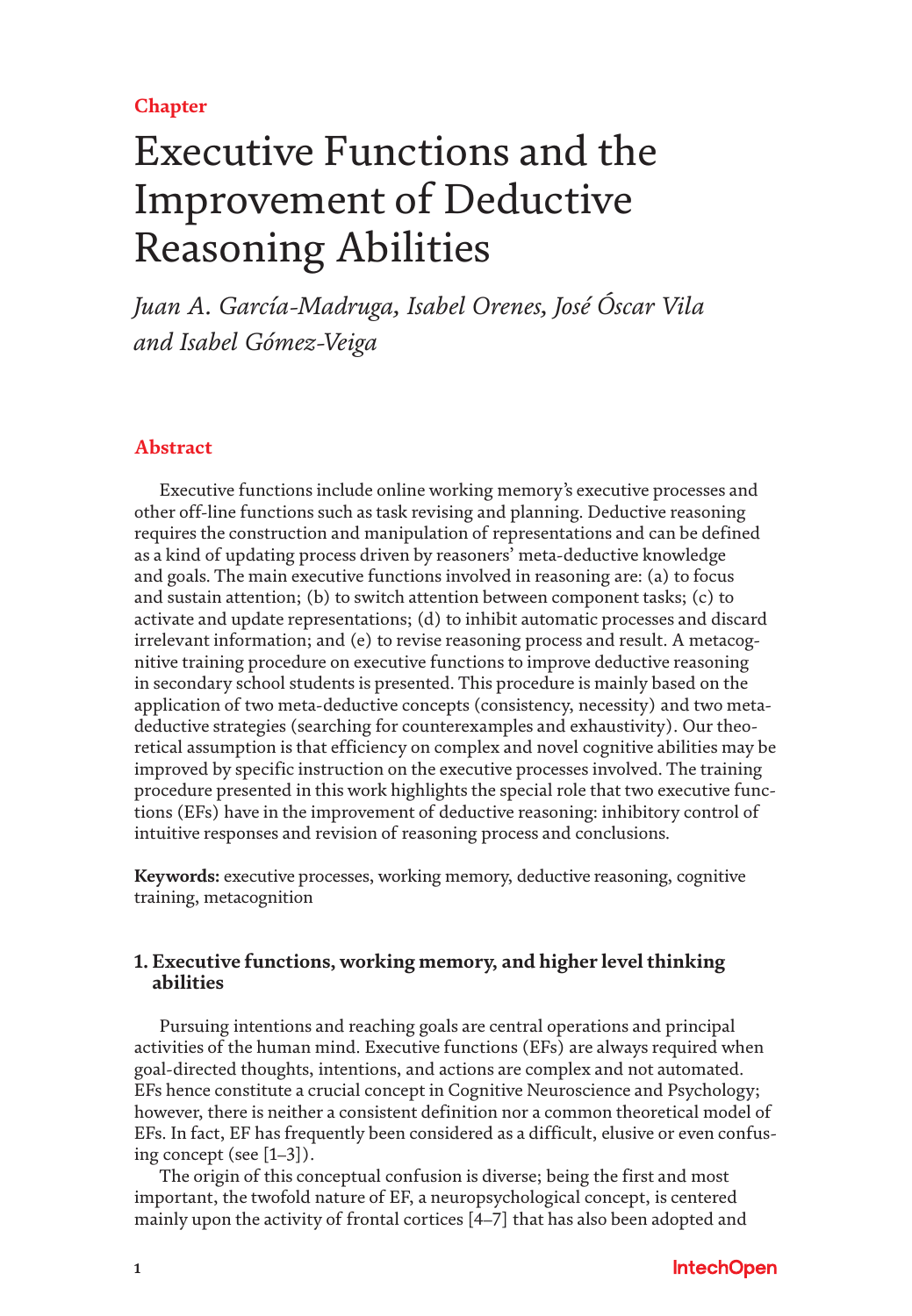widely used by Experimental Cognitive Psychology [\[8](#page-15-4)]. Apart from confirming the role of the frontal lobes in executive functioning, neuropsychological studies have shown that other cortical and non-cortical regions of the brain are also involved (see [\[9\]](#page-15-5)). The development of diverse brain regions directly related with EFs is particularly relevant in infancy and early childhood, but it is also relevant in adolescence and continues till young adulthood (see [\[10](#page-15-6)]). The study of brain bases and developmental pattern of each EF are the present endeavors from the neuropsychological framework. From the experimental psychology perspective, a crucial task in order to eliminate or at least diminish conceptual confusion is to clarify the relationship between the EFs and two other basic psychological and cognitive concepts: working memory (WM) and higher level thinking abilities.

According to Baddeley and Hitch [[11\]](#page-15-7), WM is the cognitive system responsible for the temporary storage and manipulation of information. Thus, WM capacity refers to the number of items that can be recalled during a complex WM task. The multiple component model [\[11](#page-15-7)[–13\]](#page-15-8) includes two domain-specific storage structures or slave systems (the phonological loop and the visuospatial sketchpad), an episodic buffer that links the two prior components with long-term memory, and a central executive. The main component of the working memory system is the central executive: apart from coordinating the other components, it is in charge of the attentional control of information. Cowan's embedded-processes model [\[14\]](#page-15-9) and Engle's general capacity model [\[15,](#page-15-10) [16\]](#page-15-11), although neglect the existence of domain specific components in WM, share with Baddeley's model the idea of a domain general central executive whose main functions are to control attention and organize the flux of information by updating representations and inhibiting some other representations and processes. As we can see, for these models, EF is carried out within WM by means of a kind of central executive.

An important, related and very influential view by Miyake et al. [\[17](#page-15-12)] maintains a unitary perspective on EF, and postulates three interrelated but diverse EFs. Within the WM framework, these authors claim that the three executive components of EF are: (1) set shifting, the ability to flexibly switch back and forth between tasks or mental sets; (2) updating working memory representations, the ability to monitor incoming information for relevance to the task at hand and then appropriately update by replacing older with newer information; and (3) response inhibition, the ability to inhibit dominant, automatic, or prepotent responses.

Previous views share the idea that EFs are tightly related and, in fact, the diverse EFs can be considered a result of the acting of WM's central executive. A different view is that proposed by Diamond [\[18\]](#page-16-0) from a developmental neurocognitive perspective. This author considers EFs as enabling the mental manipulation of ideas, managing novel information, inhibiting and resisting temptations, and staying focused during the execution of difficult tasks. A main feature of Diamond's conception is his proposal of two main types of executive functions, core and higher order EFs. The core EFs are three: (1) working memory, (2) inhibition or inhibitory control (IC), and (3) cognitive flexibility. As we can see, these three core EFs agree in a broad sense with those proposed by Miyake et al. [\[17\]](#page-15-12): working memory is related with the updating of WM representations and cognitive flexibility is related to task shifting or switching. This proposal differs from previous ones about the relationship between WM and EF: WM now is a part or component of EFs.

According to Diamond, higher order EFs, such as problem-solving, planning, and reasoning, are built from the core EFs. The proposal of higher order EFs is an important contribution of Diamond's theory. We agree that searching the solution in most complex and difficult cognitive tasks, like inferring the logical conclusion of syllogisms, solving mathematical problems, or playing chess may require, apart from the core executive functions, other specific executive functions. But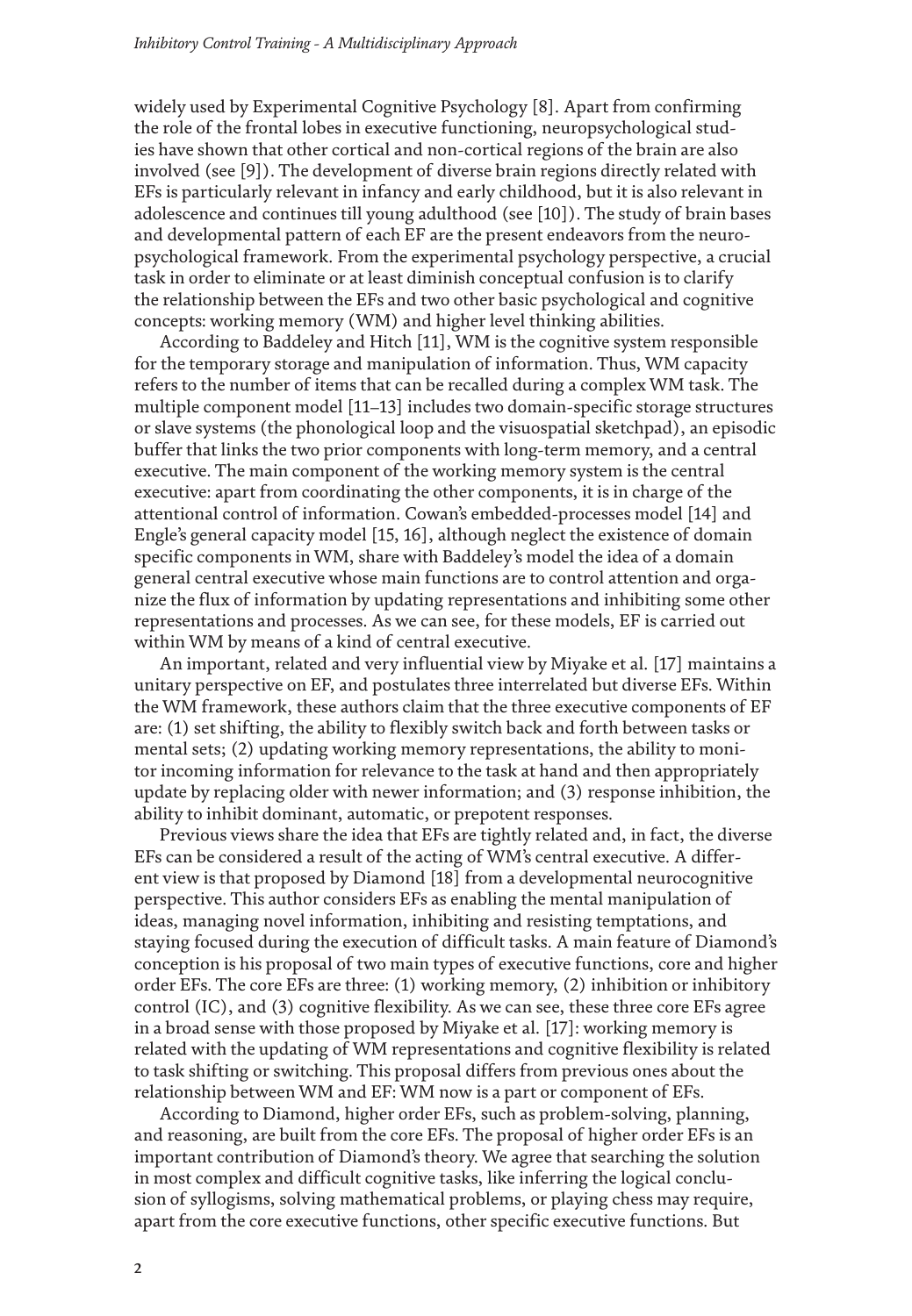Diamond's proposal confounds EFs with higher level thinking: problem-solving and reasoning are not exactly EFs.

Higher level thinking required to solve a problem or infer a logical conclusion demands the building of mental representations by integrating external and previously stored information, and their manipulation in a cognitive space: working memory (WM). According to the taxonomy of thinking formulated by Johnson-Laird [\[19](#page-16-1)], problem-solving is the kind of thinking activity that, on the contrary to the mere associative thinking of the wandering mind, is goal-directed and has a purpose or objective. Reasoning is a type of problem solving activity that has a clear and defined starting point, that is, the premises of the reasoning problem. From this definition, we can see that solving problems and reasoning certainly require EFs.

The thinking process in complex problem-solving and reasoning tasks involves various component subtasks that must be solved in a sequence and demands time to be rightly done. Individuals must keep their attention focused and the final goal of task activated throughout the entire process. Besides the initial construction of representations and the switching from one sub-task to the next, problem-solving and reasoning require individuals to update representations by activating longterm memory (LTM) information and to inhibit and discard representations and responses. The fulfillment of these complex cognitive tasks demands people to activate all their WM resources in a controlled and supervised way, that is, they require the activation of core EFs.

Besides core EFs, the complexity of computations and the extended in time character of sequential process often demand individuals to plan in advance and to revise at the end their behavior. They often require the acting of two higher order EFs: planning and revision. Problem-solving activities may or may not require revising the final solution, but it usually demands to elaborate a sequential plan of thinking activity. The problem of Tower of Hanoi, for instance, a task used as a test of planning, does not require revision because the correct final solution is obvious. However, in mathematical problems, as Pólya [\[20](#page-16-2)] showed and every Maths teacher may corroborate, both planning and revision are crucial. On the other hand, in deductive reasoning, planning is not often required, but reflecting on the drawn conclusion and revising it are the final necessary steps of the reasoning process (see, e.g., [[21](#page-16-3)]).

The theory of EFs proposed by García-Madruga et al. [\[8](#page-15-4)] attempts to give account of these issues and to clarify the relationship between EF, WM, and higher level thinking (see **[Table](#page-3-0) 1**). As we can observe, this proposal includes, besides the three classic EFs proposed by Miyake et al. [\[17](#page-15-12)] and Diamond [\[18](#page-16-0)], a fourth core EF: focusing and sustaining attention. This primary core EF is frequently forgotten in diverse theories but as teachers and educational psychologists know, and Baddeley [\[12](#page-15-13)] recognizes, the capacity to focus and direct attention is probably WM's most crucial EF. These four core EFs agree with the fourth component model proposed by Im-Bolter et al. [[22](#page-16-4)] that, besides WM's mental activation capacity and mental inhibition capacity, also includes the executive functions of shifting and updating.

Apart from the core and higher order cognitive EFs, there is another executive function clearly involved in an individual's action: the emotional control of behavior. The relevance of emotional or "hot" EFs has been pointed out by diverse authors, particularly by Zelazo et al. [\[23\]](#page-16-5) (see also [[24](#page-16-6)]). The ability to modulate and regulate emotional responses underlies all human behavior, including higher level cognition.

We want to emphasize the tight relationships between EFs. These relationships change and develop with age and the consequent construction of a complex mind. As Miyake et al. [\[17\]](#page-15-12) highlighted, a main characteristic of the core EFs is that they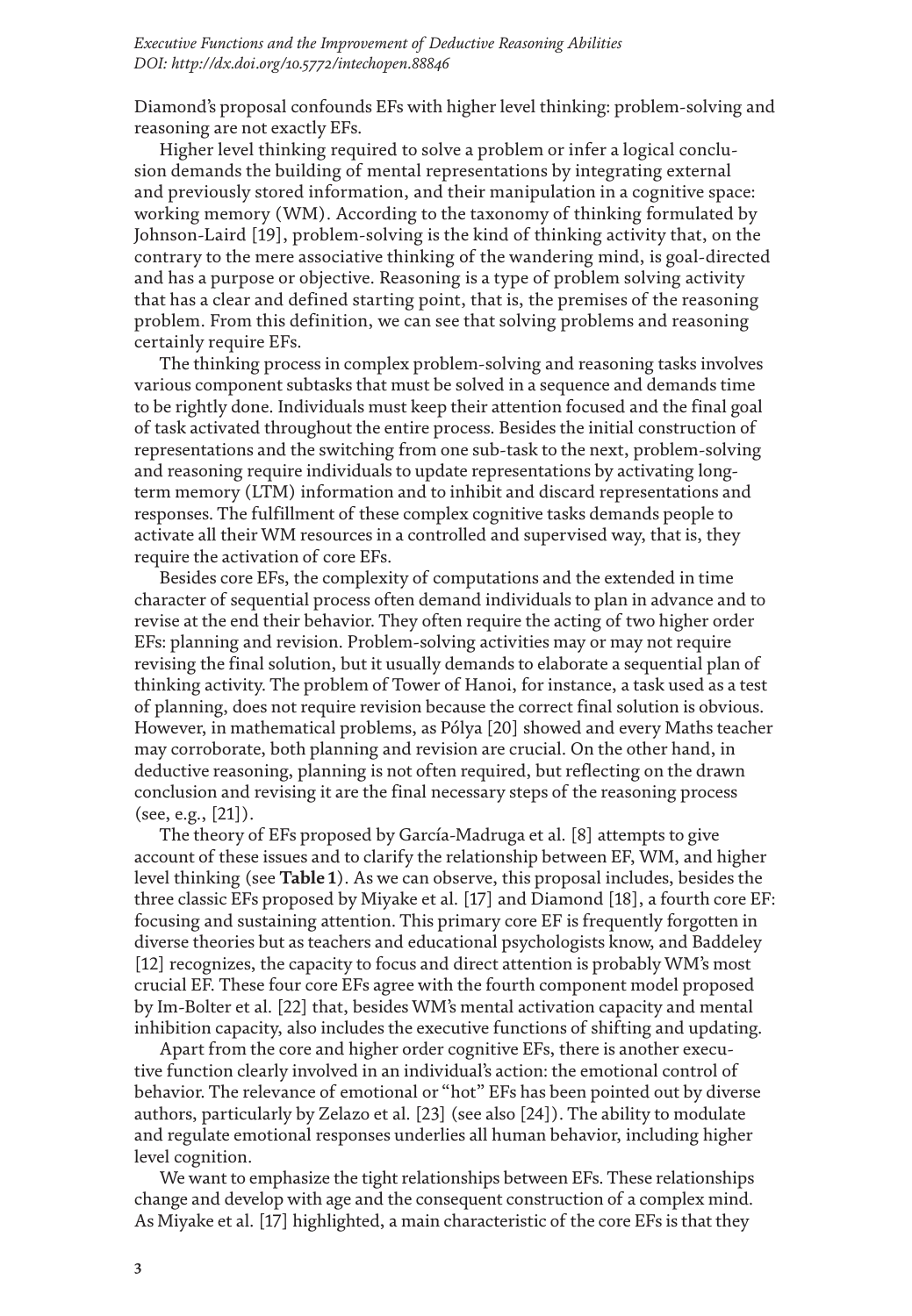<span id="page-3-0"></span>

| <b>Executive functions</b>                   | General characteristics                                                                                                                                  |  |
|----------------------------------------------|----------------------------------------------------------------------------------------------------------------------------------------------------------|--|
| • Focusing and sustaining attention          | • WM's online core EFs                                                                                                                                   |  |
| • Switching attention                        | • Every complex and novel cognitive tasks demand their use                                                                                               |  |
| • Activating and updating<br>representations |                                                                                                                                                          |  |
| • Inhibition                                 |                                                                                                                                                          |  |
| • Planning future cognitive behavior         | • Off-line higher order EFs                                                                                                                              |  |
| • Revision of task execution                 | • Complex thinking activities as problem-solving and reasoning<br>demand their use. They are carried out within WM and require<br>to apply core WM's EFs |  |
| • Emotional control of behavior              | • Emotional processes                                                                                                                                    |  |
|                                              | • They are involved in solving any kind of complex, novel, and<br>difficult tasks                                                                        |  |
|                                              |                                                                                                                                                          |  |

#### **Table 1.**

*Main types of executive functions according to García-Madruga et al. [[8\]](#page-15-4).*

are diverse but intimately related. The relationship between core and higher level EFs is also evident. Although planning and review have an early origin, EFs cannot develop adequately without a previous and substantial development of the core EFs. Higher order EFs require a previous ability to focus and maintain attention, to change attention between tasks, to update and connect with LTM, and to inhibit and resist automatic and intuitive responses and ideas [\[18\]](#page-16-0). Core EFs are in fact necessary preconditions of higher order EFs. The importance of IC is particularly clear in the executive functioning needed for complex thinking. Being able to devise a plan to solve a problem involves inhibiting unplanned but quicker responses; likewise, to be willing to revise a complex thinking activity implies to inhibit an early closing of the task. We will analyze in more depth later the role of IC in deductive reasoning tasks.

In the next sections, we focus on the training of working memory to improve higher level cognition and, particularly, how to improve deductive reasoning from the perspective of executive functions.

# **2. The training of WM and the improvement of higher level cognitive abilities**

Over the last decades, research on the potential of cognitive training in different areas of cognition has been growing (see, e.g., [\[25\]](#page-16-7)). Previous studies focused on induced cognitive and neural plasticity have evidenced the impact of training on both the structure and functioning of neural networks [\[26](#page-16-8)]. Consistent with this view, the effectiveness of cognitive training interventions is hypothesized to improve WM. The underlying idea is that if WM can be successfully strengthened by training, then generalization of training effects to other higher order cognitive skills or untrained tasks would also be expected. This idea is based on the assumption that boosting a domain-general cognitive mechanism would be an effective way to improve other related cognitive abilities and academic skills, such as comprehension and reasoning [\[27](#page-16-9), [28\]](#page-16-10). The usefulness of training programs for education increases to the extent that improvements in WM functions might be particularly beneficial for individuals with poor WM skills and those who are at risk of learning difficulties associated with WM inefficiency (for reviews, see [\[29\]](#page-16-11)). Consequently, the design of WM training procedures would be aligned with the improvement of complex learning and academic achievement (for a review, see [\[30\]](#page-16-12)).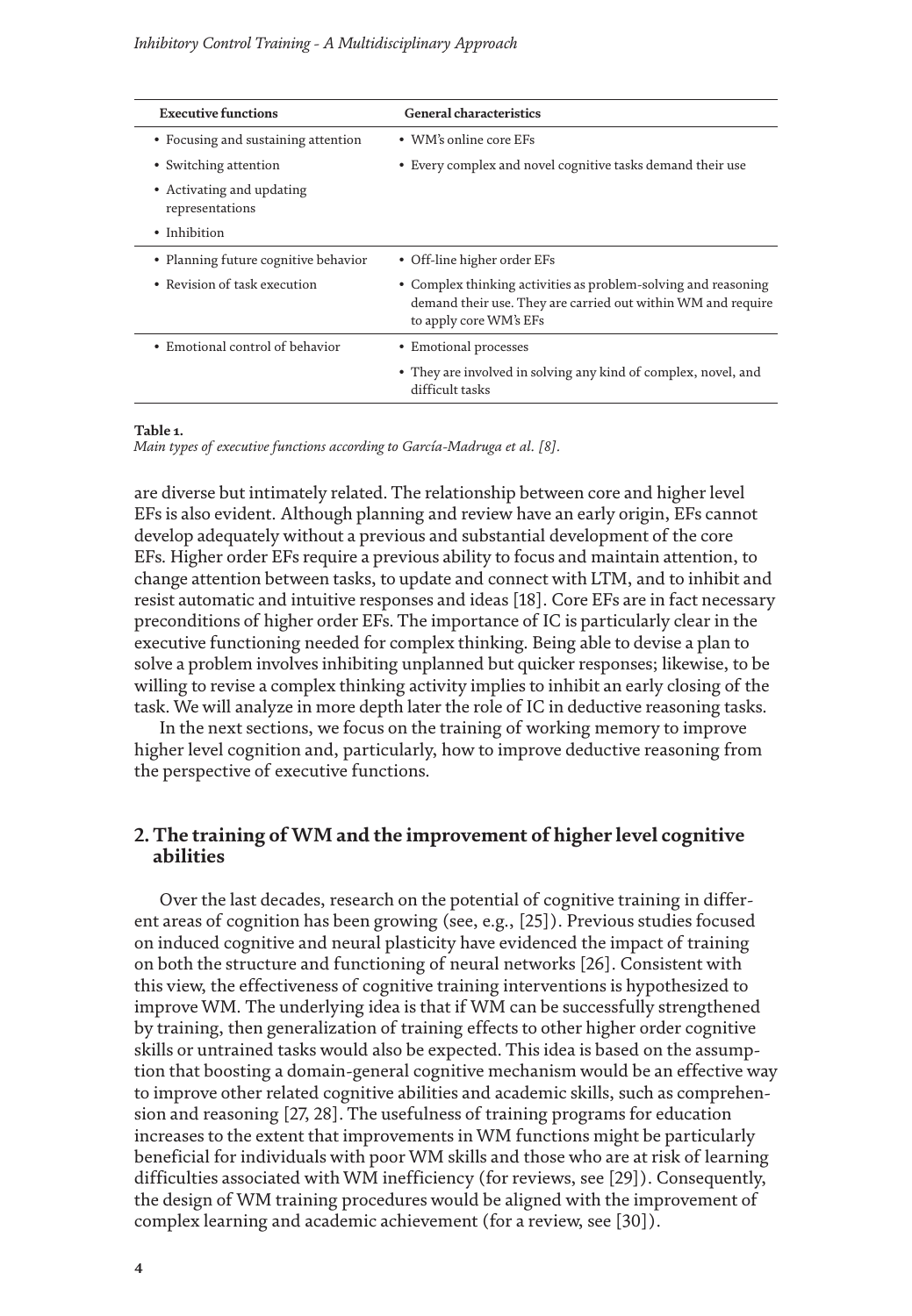Most interventions aimed at improving WM and EF are based on the design and application of a process-based WM training regimen (i.e., training of specific cognitive processes without explicit strategy training) based on intensive and systematic practice of complex WM tasks (e.g., n-back task). These tasks are not only required for storage but also for monitoring current information, inhibiting irrelevant stimuli, updating relevant information for recall, and managing two tasks simultaneously. Frequently, the process-based interventions are oftentimes computerized and implemented as electronic games in which the difficulty of the task is gradually adapted to bring the participant to the limit of his or her WM capacity (e.g., Cogmed Working Memory Training Program [\[31](#page-16-13)]).

The results of different systematic reviews on the effectiveness of this type of intensive and systematic cognitive WM training programs indicate that they improve the performance on the trained tasks and other untrained WM tasks that share features close to those of the trained tasks (see [\[32](#page-16-14)[–34\]](#page-17-0)). Positive effects were found in children in early childhood education [\[35](#page-17-1)], school-aged children, and adolescents with typical development (for review, see [\[35,](#page-17-1) [28\]](#page-16-10)), but also up to adult-hood [\[36\]](#page-17-2). Positive effects were also found with students with cognitive deficits [[37\]](#page-17-3) or learning difficulties [[30](#page-16-12)]. Therefore, these findings indicate that near-transfer effects seem to be possible after intensive WM training interventions.

One aim in many process-based WM and EF training interventions is not only to improve performance on WM skills but also to obtain transfer or generalizing effects that go beyond the trained domain (for a discussion, see [\[38](#page-17-4)]). To date, the evidence that supports the far transfer of WM training gains is quite mixed and not consistent across studies, so it has stimulated a debate concerning the transferability of WM training to higher level cognition (see [\[39](#page-17-5)]). Thus, whereas some researchers indeed do not find robust data that allow to affirm the effectiveness of training on WM to improve high-level cognitive functions (see [[28,](#page-16-10) [33\]](#page-16-15)), others reveal oftentimes near transfer to tasks that were not explicitly trained but share similar task features with the training tasks and sometimes even training-related benefits transferred to new tasks measuring a different construct (inhibitory control [\[40\]](#page-17-6) and fluid intelligence [\[41](#page-17-7)]). For example, a recent study compared the effectiveness of two training programs, the first based on three WM tasks and the second on three IC tasks. The results evidenced that either WM or IC training leads to specific near transfer benefits in related trained tasks. However, only the IC training showed far transfer effects on a reasoning task (Raven's Advanced Progressive Matrices) [\[42\]](#page-17-8).

More precisely, a recent review [\[43\]](#page-17-9) suggests that the transfer effect of WM training to other cognitive abilities (fluid intelligence, academic skills, reading, or mathematics) is zero or, when observed, is minimal in typical development schoolchildren aged between 3 and 16 years. However, in a review focused on the effects of WM training on cognitive and academic skills, [\[30](#page-16-12)] authors showed limited but converging evidence for positive effects of process-based complex WM and executive control training on academic abilities (e.g., reading comprehension, arithmetic, and mathematical reasoning), particularly in children with cognitive deficits or learning difficulties.

An alternative approach to computerized WM tasks training regimes (see [\[31\]](#page-16-13)) is that of those who argue that WM and EF can be improved by cognitive training programs integrated in the curriculum domains, so that the training is carried out in the classroom and in the context of learning tasks in which EFs are required (see [\[26,](#page-16-8) [44](#page-17-10)]). Some recent intervention studies suggest that this training perspective would provide wider benefits in educational settings than those obtained from training with computerized programs (see [\[45\]](#page-17-11)). Although there are still scarce studies that try to improve EF in the context of learning activities that can be part of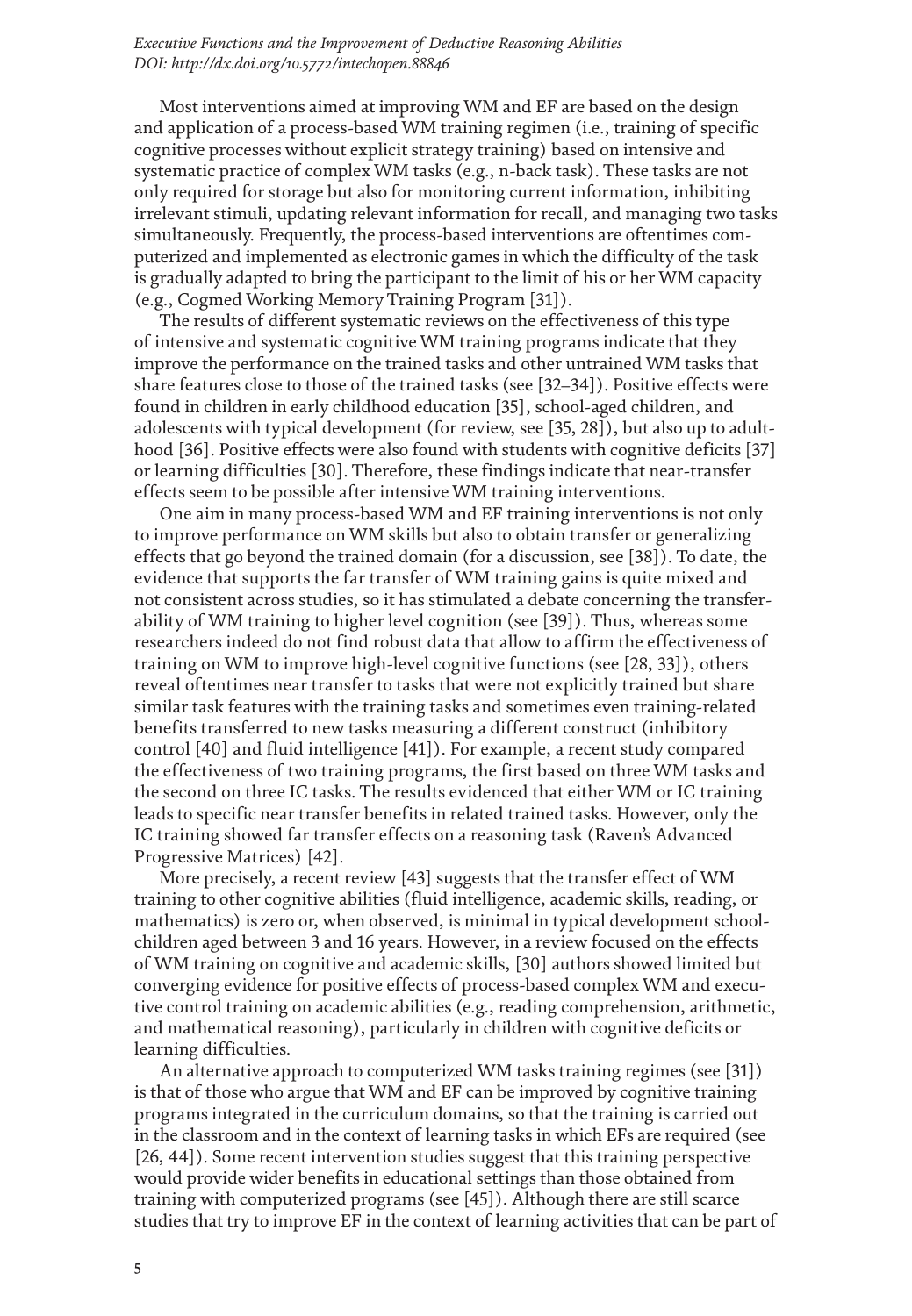the curriculum, the results are promising to enhance academic skills in the domain of mathematics problem-solving [\[46\]](#page-17-12), reading comprehension [\[47\]](#page-17-13), and reasoning [\[48\]](#page-17-14). Moreover, other authors [\[49](#page-18-0)] found a maintaining effect of training-related benefits on WM updating and mathematics measures 3 months later. Nevertheless, further research is needed to improve our understanding of the underlying mechanisms that explain cognitive training gains.

As we can see, there is an interesting debate that does not seem to have irrefutable data. So far, the interventions that have been applied in previous studies greatly vary. Different factors possibly influence both training and transfer gains such as the nature of the training tasks and regime as well as age differences and individual differences [\[38](#page-17-4)]. Perhaps, the core question to be elucidated is what conditions give rise to transfer following WM and EF training. In that respect, different hypotheses have been proposed to explain transfer effects that are observed (or are not) after WM training. One proposal is that WM training enhances the specific processes within WM that are engaged by particular tasks: a process-specific transfer view. Consequently, transfer should only be expected when training and untrained tasks both place demands on the same processes (see [\[38](#page-17-4)]). Instead, a new perspective proposed by Gathercole et al. [\[50\]](#page-18-1) maintains that transfer from WM training is a consequence of the development of new routines that must be implemented to accomplish a mental activity and are applied to new tasks. In other words, transfer only occurs when individuals have learned a new complex cognitive skill in the course of training and when that skill can be applied to a novel task with similar structure. The new "routine" is needed to execute existing processes in a new sequence when a task has complex and unfamiliar cognitive requirements. For example, new routines are required to perform visuospatial serial recall, complex span, backward span, and the updating tasks. Accordingly, the authors make two assumptions about WM training. First, training on unfamiliar WM tasks will lead to the development of new cognitive routines that control the execution of a sequence of cognitive processes required to perform the task components (e.g., encoding, maintenance, distractor processing, and retrieval). Second, the development of new routines depends on general attentional resources and they can only be applied to other tasks with similar structures; only then transfer will occur.

Our theoretical view maintains that an effective way to improve higher level cognitive abilities by WM training would be through the design and implementation of instructional programs. These programs must explicitly emphasize the activation of the WM's online core EFs—the general domain component of EC—in the context of new and complex cognitive tasks that involve executive functioning in a specific domain (reading comprehension, see [\[47\]](#page-17-13); reasoning, see [\[48\]](#page-17-14); and arithmetic, see [\[49](#page-18-0)]). We share the idea that there is a general mechanism underlying the transfer from complex WM tasks to higher level cognitive abilities such as reasoning, but we claim that there is also a specific mechanism bounded to the use of concrete tasks in the diverse fields. Thus, the activation of the specific mechanism involves both analyzing the role of EFs in the selected higher level thinking ability and selecting a set of relevant tasks to train in the higher level thinking field. Hence, our approach could also be aligned with the cognitive training as skill acquisition hypothesis [\[50](#page-18-1)] since we manage to improve higher level thinking abilities (e.g., deductive reasoning) through WM and EF training in the course of new and complex reasoning tasks. This aspect is an essential difference with respect to training programs particularly focused on intensive and systematic practice of complex WM tasks. The second main feature is that our training perspective is close to an ecological vision of cognitive training applied to education [\[51](#page-18-2)]. This broadens the view of recent theoretical debates on cognitive training and offers important educational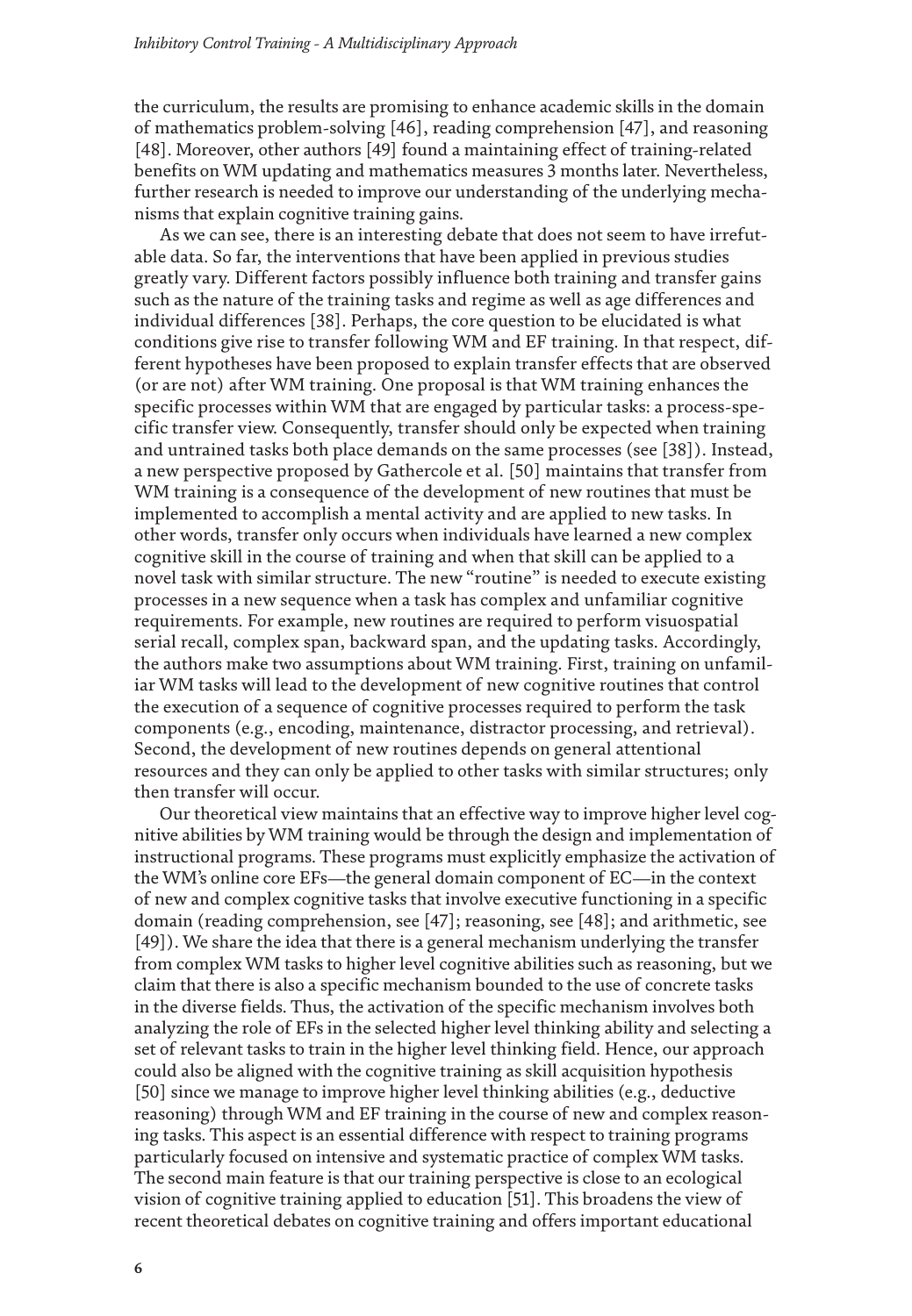implications for early interventions by designing instructional strategies that improve EF in the field of academic competences.

Overall, the findings suggest a promising line to design training programs for improving WM and EFs. Executive functioning training appears to transfer in some conditions, even though transfer appears to be narrow and some important questions remain [\[18,](#page-16-0) [52](#page-18-3)]. As these authors pointed out, a few principles seem to hold for effective training: (a) WM and EFs can be improved at any age through cognitive training and practice; (b) EF gains seem to depend on the amount of repeated practice; (c) EFs need to be continually challenged by training programs that keep incrementing task difficulty progressively as a person's skill improves; and (d) often those with the poorest EFs consistently gain the most from any program that improves EFs. Our view also emphasizes that appear justified to promote controlled processes through a metacognitive approach so that the participants receive guidance to recognize the involvement of the control processes in the activities of the training program, as well as to think about the importance to be aware of them.

On a more particular note with respect to a domain-specific training, some additional evidence comes from studies analyzing increased reasoning scores following different forms of WM training, particularly the specific impact of strategy-based WM training on reasoning. Ariës et al. [\[53](#page-18-4)] reviewed literature and concluded that there is no convincing evidence that content-based WM training alone (e.g., n-back training) improves adolescents' reasoning skills in education. However, a combined content-based WM-capacity- and reasoning-strategy training could serve as an effective instrument to enhance school-based reasoning achievements [\[54](#page-18-5)]. The authors highlight the important role of using content subjects such as history to improve reasoning through working memory [\[48\]](#page-17-14). This could indicate that transfer or training benefits seem to be more pronounced just in similar contents.

In this vein, in the next section of this chapter, we propose a training program with specific activities that have a relevant content for secondary students such as fallacies in ordinary context, detective's games, Sudoku tasks, false beliefs of individuals, and fake news on the Web. Our first task will be to analyze main theories and components of deductive reasoning ability and the function that EFs meet in the reasoning process.

# **3. Improving deductive reasoning by training the involved WM's executive processes**

## **3.1 Deductive reasoning and executive functions**

Deductive reasoning is a kind of thinking activity that has a precise starting point, a set of premises, and a goal, drawing a conclusion. In deduction, the conclusions do not involve any increase in semantic information. Also the process of connecting premises to the conclusion is ruled by logic, that is, the conclusions have to be necessary and consistent. Deductive reasoning, even the most elementary kind, is hence a complex phenomenon that requires individuals follow a sequential process that includes various steps and tasks and the passage from one to another. A second source of complexity comes from the need to temporarily store and update the diverse representations needed to carry out a deductive sequence. A third aspect is meta-deductive and consists of the necessity to keep track of this sequential process by keeping in mind the restrictions that rule deduction.

There are diverse theories of deduction, the two most important being that of "mental rules" and "mental models." According to mental rules theories, people possess a set of rules, a sort of "natural logic" from which they reach a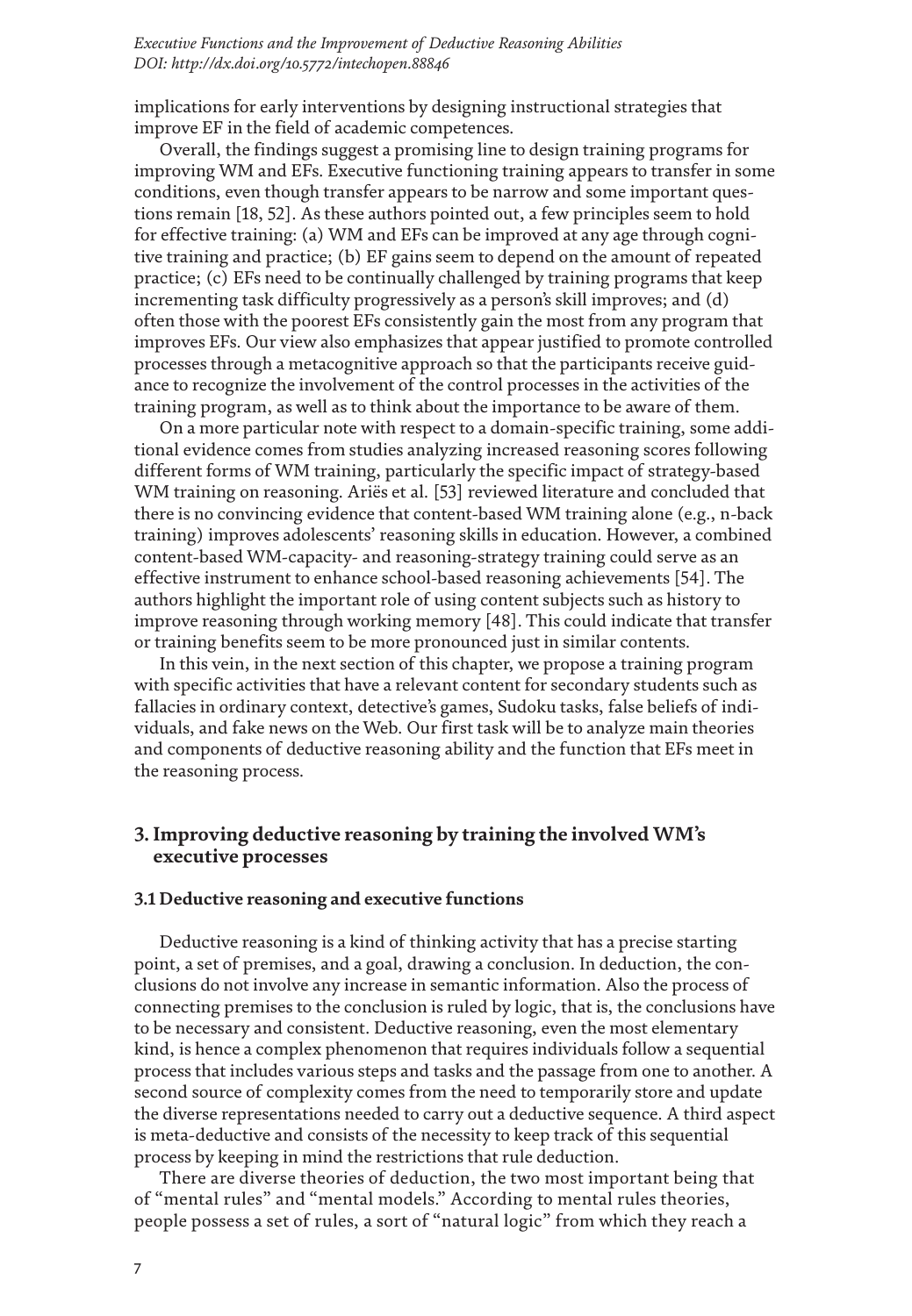conclusion by following a sequence of steps. Reasoning proceeds thus in a derivation process in which people apply a series of rules and procedures that allows them to yield a conclusion [[55–](#page-18-6)[56](#page-18-7)]. Deduction is thus an effortful process that depends on the complexity of the deductive sequence and is therefore clearly affected by reasoners' WM capacity. The fundamental prediction of mental rules theory is based on the number of rules or intermediate steps required for reaching a conclusion: the larger the process of deriving a conclusion, the greater the problem's difficulty.

The mental model theory of reasoning postulates that when individuals face deductive problems, they construct models or possibilities of the meaning of assertions consistent with what they describe [[57\]](#page-18-8). The main assumption of model theory concerns the crucial role of WM in deduction: representing and manipulating models in order to reach a conclusion entail cognitive work and effort. Therefore, reasoners are likely to base most of their inferences from the initial and incomplete representation or models of the premises. The model theory's fundamental prediction is thus drawn from the number of models required for reaching a conclusion: the more the models, the greater the problem's difficulty. An inferential conclusion is necessarily valid if it holds in all the models of the premises. Finding a valid conclusion to complex problems requires that individuals build complete representations of premises and validate initial conclusions by searching for counterexamples that can make them false. In spite of their differences, rules and model theories agree that individuals' WM capacity affects deductive process and conclusions.

Apart from rules and models, there is a relatively new theoretical approach on thinking and reasoning in which WM plays a crucial role: dual-process theories (see [\[58–](#page-18-9)[62\]](#page-18-10). These theories postulate the existence of two different types or systems of thinking: Type 1 (intuitive) and Type 2 (deliberative). Type 1 processing is considered fast, unconscious, associative, and not dependent on working memory (WM). Type 1 processing allows individuals to quickly access intuitive responses that can be valid, but it is also a source of pervasive mistakes. On the other hand, Type 2 processing is slow, conscious, controlled, and strongly linked to reasoners' WM as well as their thinking dispositions or mental styles. WM is thus a defining feature of analytical Type 2 processing.

Type 2 processing is required to solve complex reasoning problems, although this is not a sufficient condition for valid responses. Most dual-processing theories assume Type 1 processing yields intuitive responses that subsequent Type 2 deliberation may or may not modify. Stanovich et al. [\[63](#page-18-11)] claim that deliberative reasoning requires override Type 1 processing. Overriding Type 1 and activating Type 2 processing require an individual's executive control, as well as a propensity to think actively and resist the premature closing of problems. Executive control processes thus play a crucial role in analytical Type 2 reasoning processes [\[64–](#page-18-12)[66\]](#page-19-0).

From a mental model perspective, García-Madruga et al. [\[67\]](#page-19-1) highlighted that central executive was the crucial WM component in the explanation of propositional reasoning performance. In order to confirm the role of executive processes in deductive reasoning, these authors used two WM central executive measures: the classical Reading Span Test (RST) [[68](#page-19-2)], in which people have to remember the final word of a series of sentences; and a new test that loads more on the central executive since it demands that people solve and remember the word solutions of a series of verbal anaphora. These authors found that higher WM participants, as opposed to lower WM participants, gave reliably more correct Type 2 responses and fewer intuitive (Type 1) responses to the deductive problems, particularly on the new more complex anaphora measure. Likewise, studies with syllogistic reasoning problems have borne out the crucial role of WM, particularly the executive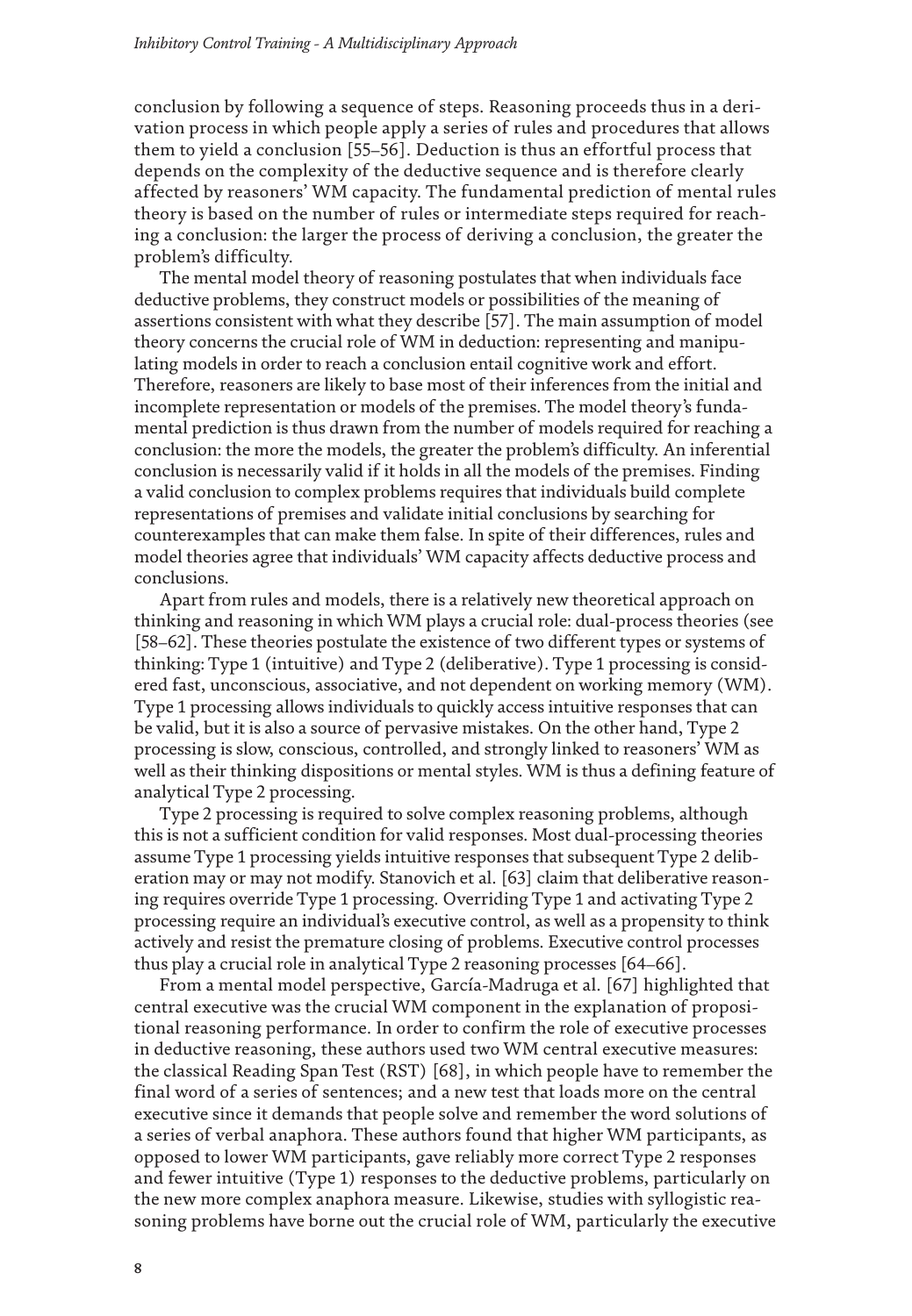processes [[69](#page-19-3)], as well as its relationship with the two types of reasoning processes [\[70\]](#page-19-4).

Mental model's explanation for the difficulty of deductive inferences easily accommodates the dual process view: Type 1 reasoning corresponds to the initial conclusions, whereas the cognitive work of constructing complete representations and searching for counterexamples corresponds to Type 2 reasoning.

In a recent work, Thompson, Prowse Turner, and Pennycook [\[71\]](#page-19-5) have pointed out that Type 1 processes are accompanied by a metacognitive experience, called the feeling of rightness (FOR), which can signal when additional Type 2 analysis is needed. They found a robust relationship between the low FOR and the activation of Type 2. More recently, Bago et al. [[72](#page-19-6)] tried to activate Type 2 thinking using a second guess paradigm in the bat-and-ball problem:

*"A bat and a ball together cost \$1.10. The bat costs \$1 more than the ball. How much does the ball cost?"*

This problem is included in the cognitive reflection test developed by Frederick [\[73\]](#page-19-7) that allows to evaluate individuals' ability to override Type 1 processes and be able to give a hard Type 2 response. Bago et al. [\[72](#page-19-6)] asked participants to give a first answer to this problem and rate its difficulty. The most probable response was the intuitive answer "10 cents." Participants also show a high confidence in their wrong response. In a second guess, most of participants also err, but their wrong answers were smaller than the first attempt. Moreover, participants were now less confident in their responses. These results indicate that although reasoners did not know the correct answer "5 cents," they realized that the correct answer was smaller than the intuitive "10 cents." These results could be explained by the feeling to rightness (FOR) and highlight the importance of metacognition in the searching for Type 2 responses [\[74\]](#page-19-8). Furthermore, it is necessary to inhibit the first intuitive response (Type 1) to give the correct response. As all EFs, this ability is related to the prefrontal cortex, especially the anterior cingulate cortex (ACC [[75](#page-19-9)]).

In another well-known task, the Wason selection task, four cards (A, P, 7, 2) with a letter on the one side and a number on the other side, people are asked to turn over the cards that false the rule: "If there is a vowel on the one side, then there is an odd number on the other side." People use to choose A and 7. This bias is called the perceptual matching bias because people choose the mentioned items [\[76](#page-19-10)]; however, the correct answer is A and 2, that is, people need to inhibit their first answer and redirect attention to the alternative response. Houdé et al. [[77](#page-19-11)] ran an inhibition control training to avoid the matching bias and found a shift of brain activation using the technique of PET from the posterior part of the brain on the pretest to a left-prefrontal network on the posttest, that is, from perceptual-related areas to WM-related areas. According to Houdé and Borst [[78\]](#page-19-12), to inhibit heuristic responses, Type 1 is the critical process that allows to reason logically (Type 2; see also [[63](#page-18-11)]); however, this is highly dependent on the maturation of the prefrontal cortex.

Due to the importance to override dominant or prepotent responses and activate Type 2 responses, we propose to work deeply the inhibition control in the deductive training. Therefore, to draw a conclusion in a complex deductive problem, the necessary EFs are: (1) to focus attention and activate all cognitive resources; (2) to switch attention from one cognitive task to another, that is, to pass from one step to the next in a deductive sequence; (3) to activate and use knowledge stored in LTM in order to update WM representations; (4) to inhibit initial intuitive responses and discard irrelevant information; and (5) to revise intuitive responses in a controlled metacognitive way. For this reason, we propose to include all of them in an integrative reasoning training.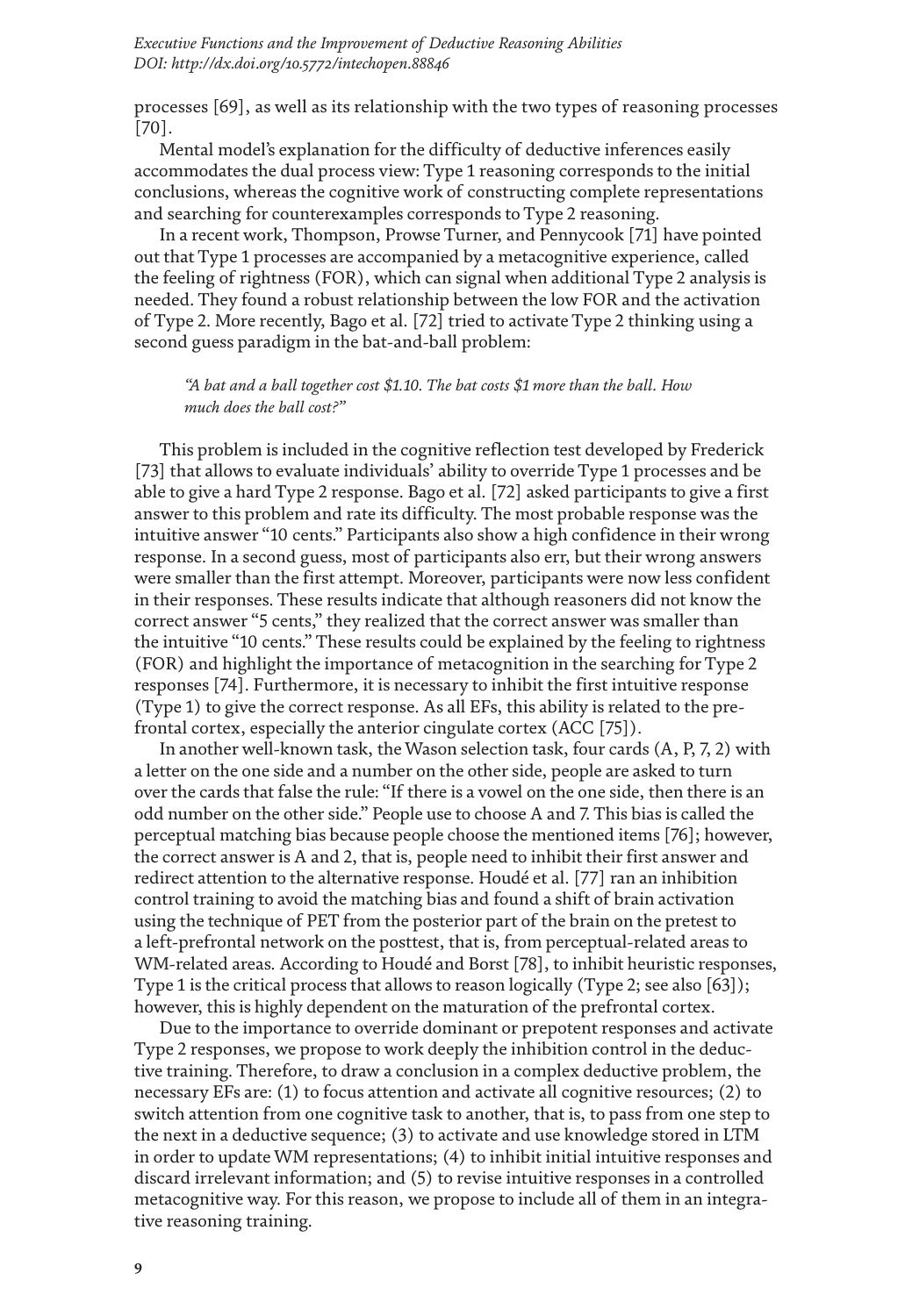### **3.2 A metacognitive training procedure to improve deductive reasoning**

With age, children are increasingly able to understand and infer valid conclusions from propositional assertions. According to model theory, the developmental pattern is related to the number of true possibilities contained within each assertion: children first interpret conjunctions, and then disjunctions and conditionals. First defended by model theory, this pattern of acquisition is directly related to an increase in WM capacity during childhood and adolescence [[79–](#page-19-13)[81](#page-20-0)].

Due to its special relevance, researchers have paid particular attention to the development of conditionals. Children's interpretation of conditionals, such as "If it rains then Eliza uses an umbrella," seems to be based mainly on the construction of only one true possibility, the initial one that affirms both clauses: the antecedent and the consequent (it rains and Eliza uses umbrella); conditionals are thus interpreted as conjunctions. Older children and preadolescents are also able to construct and use a second possibility in which the antecedent and the consequent are negated (it does not rain and Eliza does not use umbrella); that is, at this age, most individuals make a biconditional interpretation of "if" assertions. Finally, only late adolescents and adults are able to build the third true conditional possibility which negates the antecedent and affirms the consequent (it does not rain and Eliza use umbrella). A complete interpretation of conditionals is thus a late developmental acquisition (see, e.g., [\[82](#page-20-1)[–84](#page-20-2)]).

A similar developmental pattern was found in the interpretation and reasoning from syllogistic premises with abstract content by García-Madruga [\[85](#page-20-3)]. In this study, students of four academic levels (seventh graders, ninth graders, eleventh graders, and first university course) were asked to interpret the four syllogistic premises by means of Euler diagrams. They were also asked to solve a set of syllogistic problems of various difficulties. The percentage of mistaken interpretations of the four types of syllogistic premises decreased with age, from seventh graders (12 years old) to university students (18.9 years old), although the percentage of incomplete representations (i.e., correct but not complete responses) was very high in both adolescents and adults. For instance, only a half of adolescents (eleventh graders, 16.5 years) and young adults (university students,) were able to correctly interpret universal affirmative assertions, such as all A are B. The percentage of correct responses in the syllogistic reasoning task also increased with age, although the most difficult problems (i.e., those that are exhaustive and require searching for counterexamples) were also very difficult for older students.

WM's capacity is not, however, the only variable that explains the development of reasoning abilities throughout childhood and adolescence. As Inhelder and Piaget claimed [\[86\]](#page-20-4), there are some specific changes in reasoning abilities during preadolescence and early adolescence, between 12 and 15 years. According to Moshman [\[87](#page-20-5)], these new abilities must be interpreted as metalogical or metadeductive. In other words, they involve an individual's capacity to reflect on one's own logical activity itself and to distinguish between logical validity and reality. Metadeductive abilities include the implicit understanding of the logical system and its basic concepts of necessity and validity, as well as the explicit use of this knowledge by applying metalogical strategies, such as searching for counterexamples. There is a gradual acquisition of metalogical understanding during preadolescent and adolescent years: from 11 to 12 years, preadolescents begin to understand the concepts of necessity, consistency, and the validity of logical conclusions [\[81](#page-20-0)]. However, preadolescents and adolescents cannot think about the logical system as a whole and take it as an object of knowledge. Explicit metalogic capacity only becomes possible in late adolescence and adulthood when individuals are already able to apply metadeductive strategies in solving deductive problems.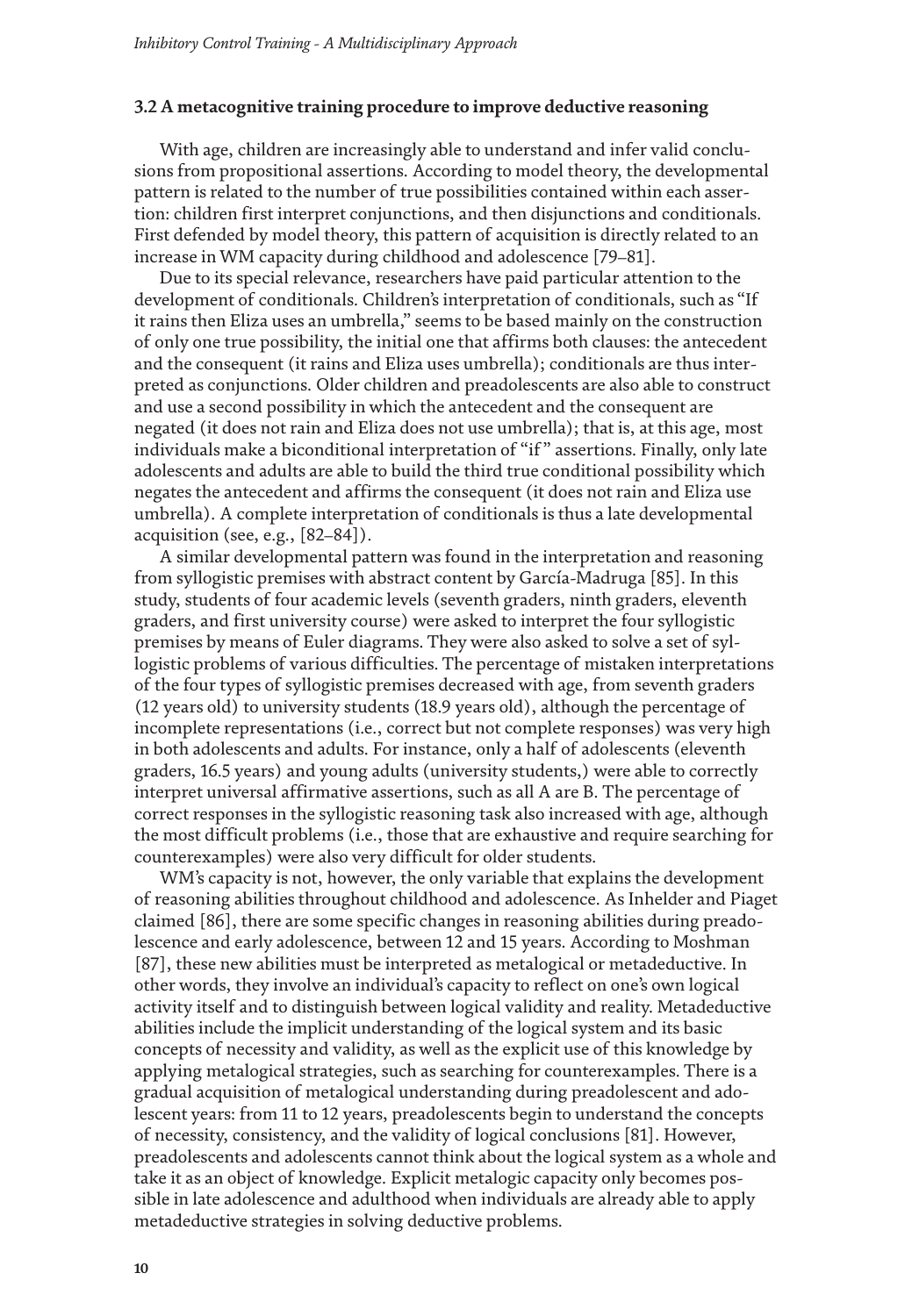Velasco and García-Madruga [\[88\]](#page-20-6) investigated the development of metalogical understanding and logical reasoning using abstract syllogistic premises during preadolescence and adolescence (between seventh and twelfth graders). They confirmed that a third of seventh graders (12.5 years old) were still unable to understand the logical concepts of necessity and validity correctly. Likewise, these authors found that only a half of twelfth graders (17.8 years old) used the strategy of searching for counterexamples spontaneously. Given the developmental pattern, we have briefly described that the instructional program of WM executive processes to improve deductive reasoning cannot be applied before adolescence.

Our theoretical explanation on the relationship between executive functions and thinking allows us to design a procedure for training deductive reasoning with adolescents. Deduction involves the correct interpretation of premises, that is, building a representation of premise meaning and manipulating these representations in order to arrive at a necessary conclusion. The comprehension of premises is not specific to reasoning, but the goal-oriented sequential task of manipulating representations is. This sequential task is performed in WM and can be defined as a specific kind of updating process. It is not driven by the input, as in the case of ordinary reading comprehension, but instead is a top-down updating process driven by reasoners' meta-deductive knowledge and abilities. They include the following tenants that: (a) premises and conclusions must be consistent; (b) a valid conclusion must be necessary; (b) a useful strategy to reach a valid conclusion is one of searching for counterexamples; and (d) when looking for a necessary conclusion, reasoners should never quit before evaluating all the possibilities (i.e., their work must be exhaustive). In order to reach a valid conclusion in complex reasoning problems, individuals have to carry out a sequential top-down updating process that includes the following stages (see [\[55,](#page-18-6) [89](#page-20-7)]):

- 1.**Comprehension of premises**. Reasoners have to understand deductive premises in depth. They have to search for and be aware of the different possibilities of the meaning of sentences. These possibilities must be consistent.
- 2.**Integration of premises and formulation of an initial conclusion**. This initial putative conclusion is likely not necessary; it is based only on a partial set of possibilities. Reasoners have to recognize that this initial response is likely invalid and therefore they should inhibit it.
- 3.**Validation**. This revision phase is particularly important, and it takes time and can be very demanding from a cognitive and motivational perspective.
	- a.Applying a strategy of searching for counterexamples involves activating LTM knowledge, using diverse possibilities of the meaning of sentences, and combining these possibilities in order to falsify the initial conclusion.
	- b.Validation may be completed in two cases only: (a) a new conclusion without counterexamples has been found; and (b) an exhaustive analysis of the meaning of sentences does not find a necessary conclusion.

The four main objectives of the training program were to improve reasoners': (1) comprehension of deductive assertions and premises; (2) meta-deductive knowledge and revision strategies; (3) inhibitory control to avoid intuitive responses and a premature closure of the task; and (4) metacognitive monitoring of the updating process by means of explicit instruction and repeated practice. The program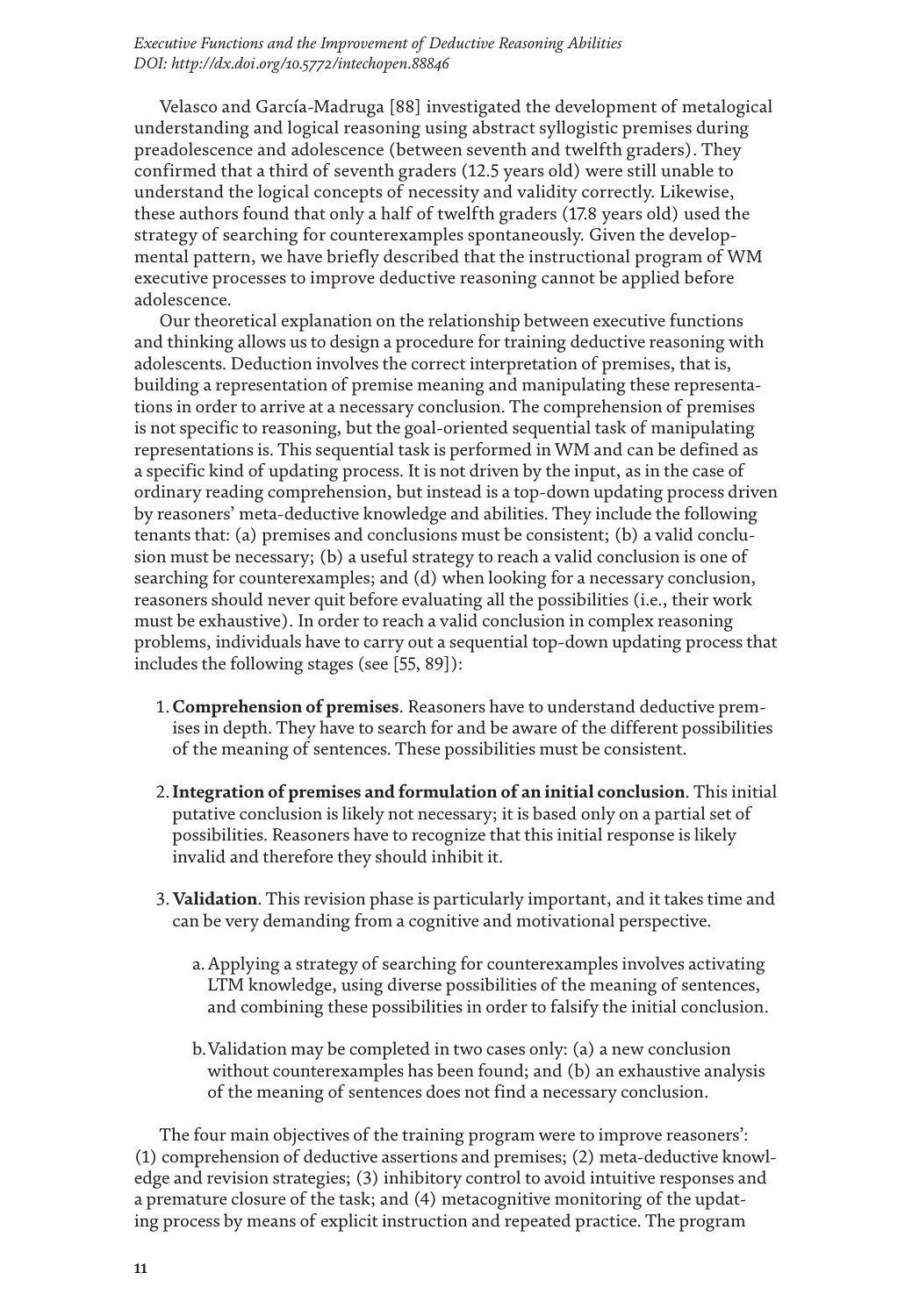is designed to be applied to 15–16 years old adolescents (tenth grade level) and consists of 12 sessions of 50 min, and nine different tasks (see **[Table](#page-11-0) 2**). The first session was focused on explicitly laying out the theoretical basis of the instructional program, that is, the role of executive and metacognitive processes in reasoning. In this session, we explained the sequence of deduction, the role of diverse executive processes, and the difference between deduction and metadeduction. The presentation of the trained EFs was illustrated with a specific icon for each executive process (see **[Table](#page-12-0) 3**).

We also highlighted the "feeling of rightness" (FOR) perspective in the activation of Type 2 processes and the identification of fallacies: when the FOR is low, Type 2 processes tend to activate. This perspective has an interesting instructional corollary: to improve the activation of Type 2 training must include instructional experiences that diminish people's FOR when facing fallacies. The following is an example of the specific reasoning contents presented:

*Pablo is not very good in Maths. Julián, his teacher, has been talking with him and has told him that if he works harder then he will pass the exams. In summertime, after the end of exams, we met Pablo and asked him whether he passed the Mathematics exam or not. He told us:*

*"The teacher is a liar, I did not work harder but I passed" What do you think? Is the teacher a liar? Why?*

An explicit explanation of how we reason, including a brief version of the deductive sequence, was then presented.

<span id="page-11-0"></span>

| <b>Sessions</b>    | <b>Tasks</b>                                                                                                                                                                                                                                                                 |  |
|--------------------|------------------------------------------------------------------------------------------------------------------------------------------------------------------------------------------------------------------------------------------------------------------------------|--|
| Session 1          | Introduction. Executive processes in reasoning<br>The sequence of deduction. Deduction and metadeduction<br>Fallacies and the "feeling of rightness"<br>What are we going to do? From lazy thinking to active thinking<br>The five executive processes we are going to train |  |
| Sessions 2 and 3   | Reasoning task 1. Consistency<br>WM task 1. Analogies<br>Reasoning short task 5. Fallacies and games                                                                                                                                                                         |  |
| Sessions 4 and 5   | <b>Reasoning task 2. Necessity</b><br>WM task 2. Anaphora<br>Reasoning short task 5. Fallacies and games                                                                                                                                                                     |  |
| Sessions 6 and 7   | Reasoning task 1 and 2. Consistency and necessity<br>WM task 3. Operation<br>Reasoning short task 5. Fallacies and games                                                                                                                                                     |  |
| Sessions 8 and 9   | <b>Reasoning task 3.</b> Searching for counterexamples<br>Reasoning task 4. Exhaustivity<br>Reasoning short task 5. Fallacies and games                                                                                                                                      |  |
| Sessions 10 and 11 | <b>Reasoning task 3.</b> Searching for counterexamples<br>Reasoning task 4. Exhaustivity<br>Reasoning short task 5. Fallacies and games                                                                                                                                      |  |
| Session 12         | Recapitulation<br>Applicability and usefulness<br>Rationality and fallacies in ordinary life                                                                                                                                                                                 |  |

#### **Table 2.**

*Description of sessions and training tasks in the reasoning program.*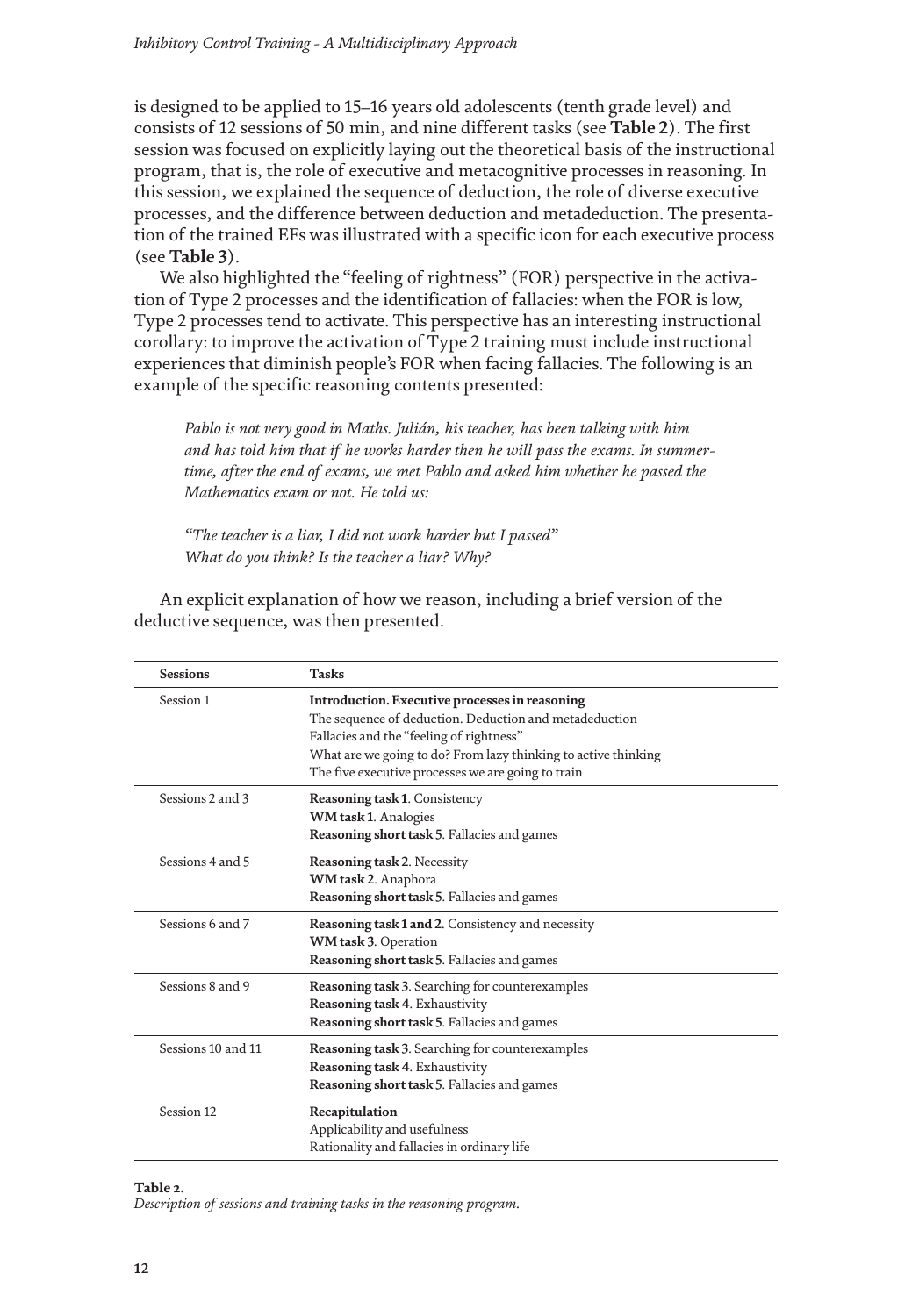<span id="page-12-0"></span>

| Executive<br>function                | Icons | Tasks tapping into each executive function                                                                                                                                                          |
|--------------------------------------|-------|-----------------------------------------------------------------------------------------------------------------------------------------------------------------------------------------------------|
| Focusing                             |       | Comprehension of premises, integration of premises,<br>anaphora, analogies, operation, necessity,<br>consistency, fallacies and games                                                               |
| Switching                            |       | Comprehension of premises, integration of premises,<br>anaphora, analogies, operation, necessity,<br>consistency, fallacies and games                                                               |
| Connection<br>with<br>knowledge      |       | Comprehension of premises, integration of premises,<br>anaphora, analogies, operation, necessity,<br>consistency, fallacies and games                                                               |
| Semantic<br>updating in<br><b>WM</b> |       | Comprehension of premises, integration of premises,<br>anaphora, analogies, operation, necessity,<br>consistency, fallacies and games                                                               |
| Inhibition (IC)                      |       | Comprehension of premises, integration of<br>premises, anaphora, analogies, operation,<br>necessity, consistency validation, searching for<br>counterexamples, exhaustivity, fallacies and<br>games |
| Revision                             |       | Comprehension of premises, integration of premises,<br>validation, searching for counterexamples,<br>exhaustivity, fallacies and games                                                              |

#### **Table 3.**

*The executive processes trained, their icons, and reasoning stages (in italics) and tasks.*

The final session of the program was that of recapitulation: the main aspects of training as well as its utility for diverse situations and intellectual contexts were described and discussed with participants. Among a few of these contexts, practical examples were presented on daily situations, politics, argumentation, and academic subjects in the social and natural sciences, and that of mathematics.

The training tasks used in the program were three WM tasks and five reasoning tasks. All the training sessions, except first and last ones, ended with a reasoning short task that presented to secondary students some fallacies to be identified, as well as various activities connected with their interests, such as Sudoku and detective games or searching for fake news on the web.

The instructional techniques used were the same as those of the reading comprehension program: direct instruction, modeling, and guided and independent practice. The three WM tasks were the analogy, anaphora, and operation tasks. In these tasks, participants have to solve a series of verbal analogies, anaphora, or simple arithmetic problems and remember the solution to each of them. These tasks are complex dual tasks that involve the repeated operation of solving an inferential problem, as well as storing and maintaining activated in WM its solution. Therefore, WM tasks require the activation of the four core executive processes: participants must focus and switch attention, update and connect to LTM to infer the solution to be remembered, and to inhibit wrong responses to the inference task. Most importantly, these WM tasks possess a very similar structure to reasoning tasks. Although a more precise analysis would be necessary, we think that these tasks probably involve some of the cognitive routines also included in deductive reasoning tasks (see [\[50](#page-18-1)]).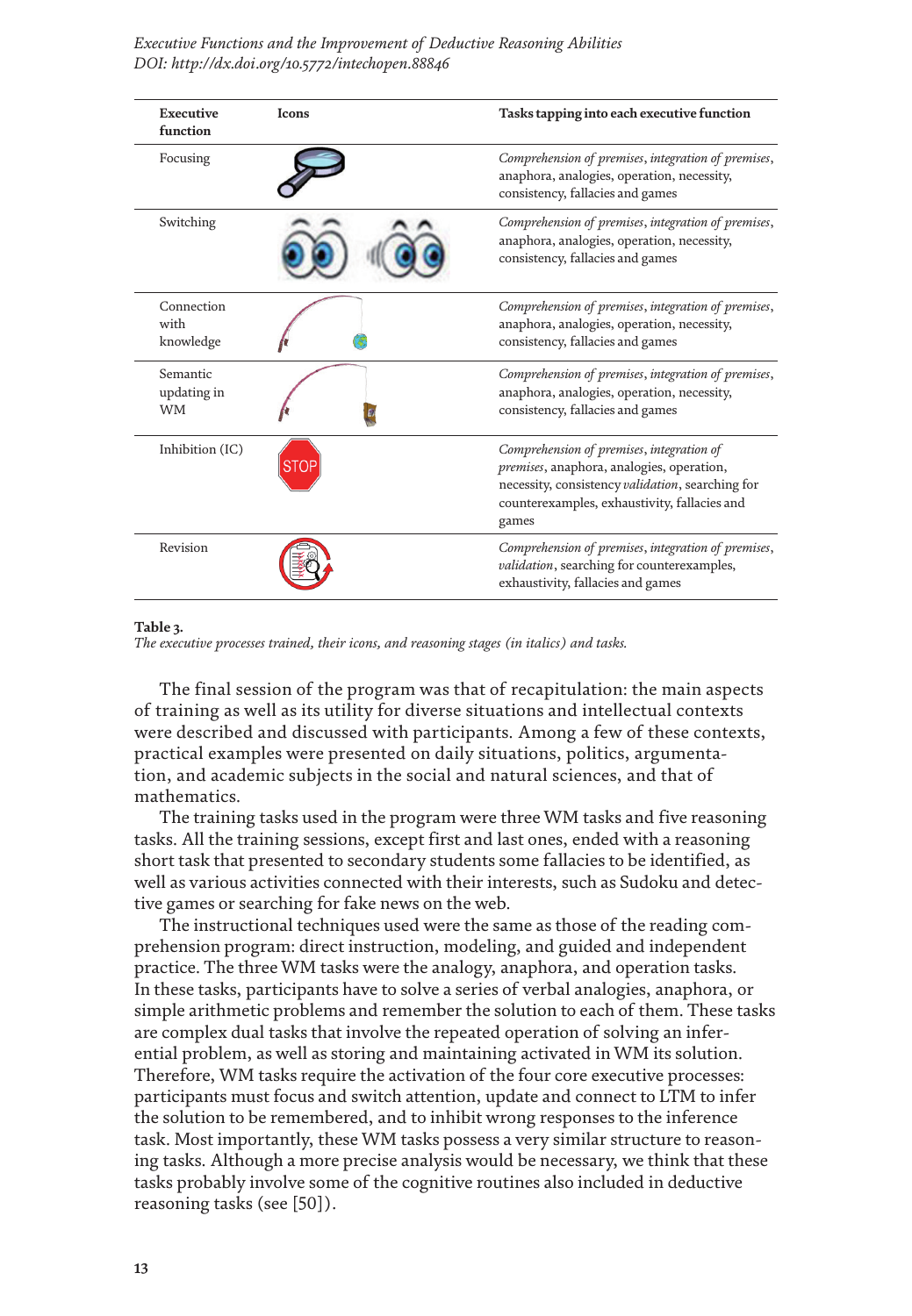In reasoning tasks, we used an adaptive learning procedure, that is, in each task, problems were presented in an increasing order of difficulty. Participant's behavior throughout each task was recorded. The four core executive processes are involved in each of the training tasks and problems. Moreover, the sequential task of drawing valid deductive inferences requires the active monitoring of reasoning process, inhibiting a premature closing of the task and revising any conclusions reached. In **[Table](#page-12-0) 3**, the involvement of diverse EFs in each stages and tasks of reasoning can be observed. As mentioned above, the five reasoning tasks, particularly task 5, include activities that address issues, contexts and contents of specific interest for secondary students. Reasoning tasks 3 (searching for counterexamples) and 4 (exhaustivity) are complex revision tasks that demand more time and sessions than reasoning tasks 1 (consistency) and 2 (necessity). The procedure to improve deductive reasoning has not been yet empirically tested, although a few prior pilot studies for evaluating the materials and procedures have been carried out. The predicted effects of training procedure would be checked in various deductive tasks, different to those used in training, as well as other reasoning tasks like fluid intelligence test, mathematical problems, and social reasoning tasks. Given the crucial role that WM and EFs have in education (see [\[1](#page-15-0)]) and the tight relationship between reasoning and academic achievement (see [\[90](#page-20-8)]), we expect that our procedure yields an improvement in student's performance at school.

# **4. Conclusion**

Our theoretical view on executive processes allows us to develop specific procedures to improve thinking abilities. We have designed and checked a procedure to improve reading comprehension in primary school students. We think that as in the case of reading comprehension, a synergic confluence of the EFs and cognitive training perspective with the theoretical analysis of deductive reasoning is possible. The metacognitive procedure to improve deductive reasoning presented in this chapter aims to integrate our claims regarding executive processes and the feasibility of its training, with an explanatory framework of deductive reasoning based mainly on mental models, dual processing and metadeductive approaches. As we have briefly described, researchers have claimed and construed the crucial role that WM's executive processes have on people's deductive performance. In order to instruct and improve deduction we need to reach a synthesis between these two perspectives. Our procedure attempts to provide such a synthesis and, for this reason, it deserves to be empirically tested. Apart from the predicted increase of deductive reasoning abilities, there is also a predicted transfer benefit in the improvement of students' learning and academic achievement.

### **Acknowledgements**

This work was begun by the first author during a sabbatical period visiting Phil Johnson-Laird in Princeton University and Cesare Cornoldi in University of Padova. We thank both of them their ideas and support. A preliminary version was presented in the Thinking Meeting in Memory of Vittorio Girotto, in London in 2016.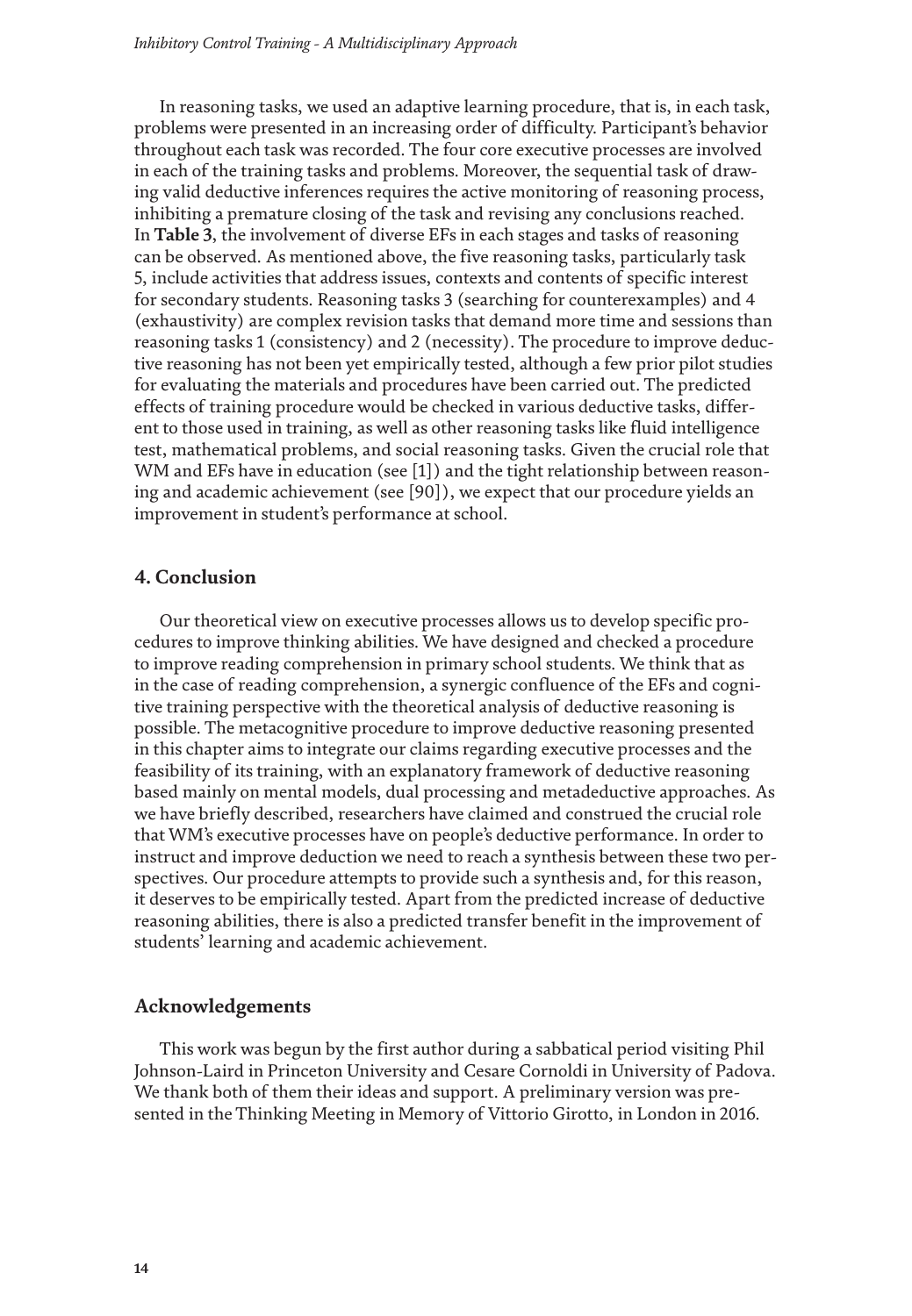# **Author details**

Juan A. García-Madruga\*, Isabel Orenes, José Óscar Vila and Isabel Gómez-Veiga UNED, Madrid, Spain

\*Address all correspondence to: jmadruga@psi.uned.es

# **IntechOpen**

© 2019 The Author(s). Licensee IntechOpen. This chapter is distributed under the terms of the Creative Commons Attribution License (http://creativecommons.org/licenses/ by/3.0), which permits unrestricted use, distribution, and reproduction in any medium, provided the original work is properly cited.  $\left[\mathbf{G}\right]$  BY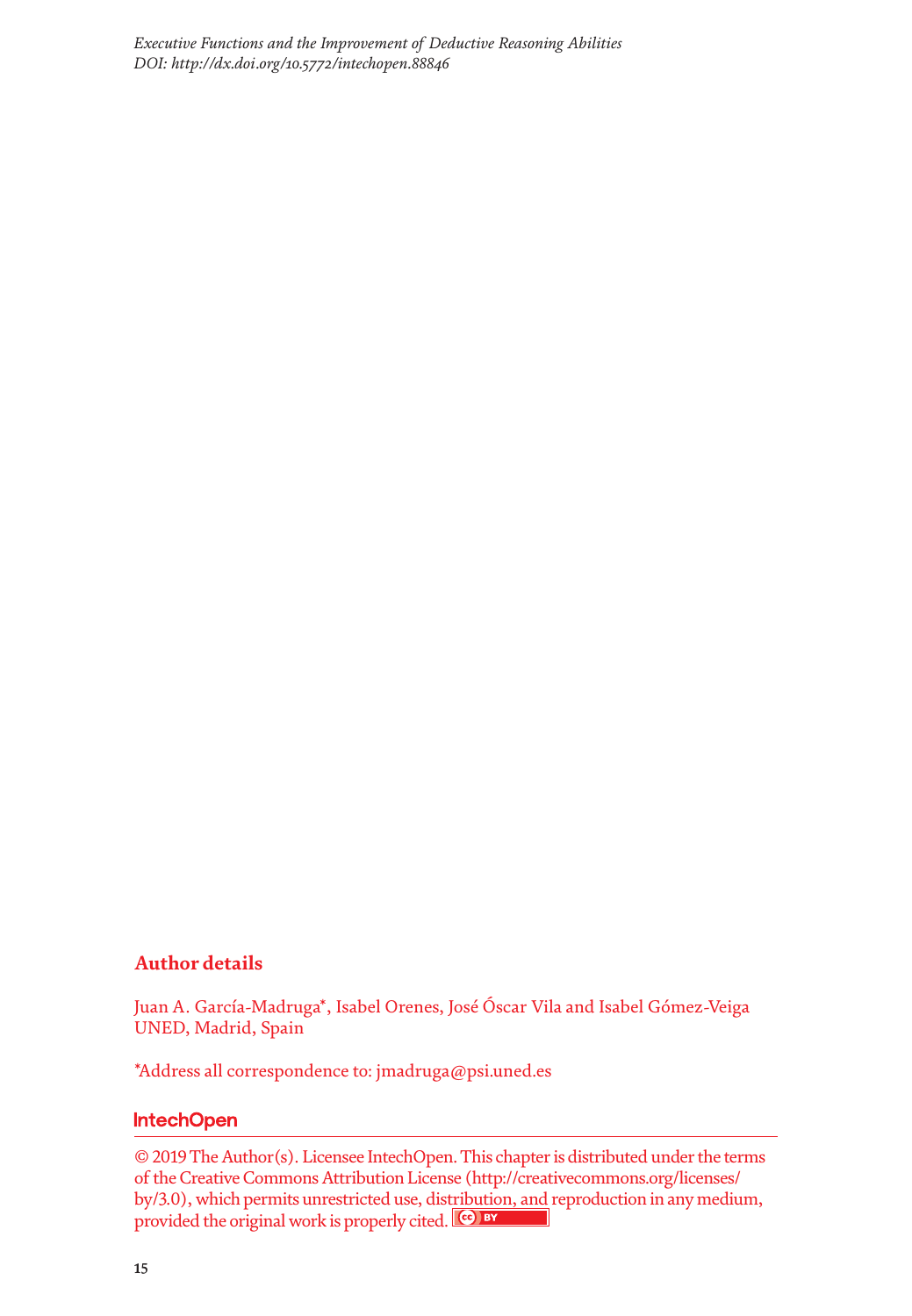# **References**

<span id="page-15-0"></span>[1] Baggetta P, Alexander PA. Conceptualization and operationalization of executive function. Mind, Brain, and Education. 2016;**10**(1):10-33. DOI: 10.1111/ mbe.12100

[2] Jurado MB, Rosselli M. The elusive nature of executive functions: A review of our current understanding. Neuropsychological Review. 2007;**17**(3):213-233

<span id="page-15-1"></span>[3] Klenberg L, Korkman M, Lahti-Nuuttila P. Differential development of attention and executive functions in 3- to 12-yearold finish children. Developmental Neuropsychology. 2001;**20**:407-428. DOI: 10.1207/S15326942DN2001\_6

<span id="page-15-2"></span>[4] Fuster JM. The Prefrontal Cortex: Anatomy, Physiology and Neuropsychology of the Frontal Lobe. 2nd ed. New York: Raven Press; 1989

[5] Lezak MD. The problems of assessing executive functions. International Journal of Psychology. 1982;**17**:281-297

[6] Luria AR. Human Brain and Psychological Processes. New York: Harper & Row; 1966

<span id="page-15-3"></span>[7] Cummings JL. Frontal subcortical circuits and human behaviour. Archives of Neurology. 1993;**50**:873-880

<span id="page-15-4"></span>[8] García Madruga JA, Gómez-Veiga I, Vila JO. WM executive processes and the improvement of thinking abilities: The intervention in reading comprehension. Frontiers in Psychology. 2016;**7**:58. DOI: 10.3389/fpsyg.2016.00058

<span id="page-15-5"></span>[9] Alvarez JA, Emory E. Executive function and the frontal lobes: A meta-analytic review. Neuropsychology Review. 2006;**16**(1):17-42. DOI: 10.1007/ s11065-006-9002-x

<span id="page-15-6"></span>[10] Blakemore S, Frith U. Learning Brain. Oxford, UK: Blackwell; 2005. p. 2005

<span id="page-15-7"></span>[11] Baddeley AD, Hitch G. Working memory. In: Bower GA, editor. The Psychology of Learning and Motivation. Vol. 8. New York: Academic; 1974. pp. 47-89

<span id="page-15-13"></span>[12] Baddeley AD. Working Memory, Thought and Action. Oxford: Oxford University Press; 2007

<span id="page-15-8"></span>[13] Baddeley AD. Long-term and working memory: How do they interact? In: Bäckman L, Nyberg L, editors. Memory, Aging and the Brain: A Festschrift in Honour of Lars-Göran Nilsson. Hove, UK: Psychology Press; 2010. pp. 18-30

<span id="page-15-9"></span>[14] Cowan N. An embedded-processes model of working memory. In: Miyake A, Shah P, editors. Models of Working Memory: Mechanisms of Active Maintenance and Executive Control. Cambridge: Cambridge University Press; 1999. pp. 62-101

<span id="page-15-10"></span>[15] Engle RW. What is working memory capacity? In: Roediger HL, Naime JS, Neath I, Supremant AM, editors. The Nature of Remembering: Essays in Honor of Robert G. Crowder. Washington, DC: American Psychological Association; 2001. pp. 297-314

<span id="page-15-11"></span>[16] Unsworth N, Engle RW. The nature of individual differences in working memory capacity: Active maintenance in primary memory and controlled search from secondary memory. Psychological Review. 2007;**114**(1):104-132

<span id="page-15-12"></span>[17] Miyake A, Friedman NP, Emerson MJ, Witzki AH, Howerter A, Wagner TD. The unity and diversity of executive functions and their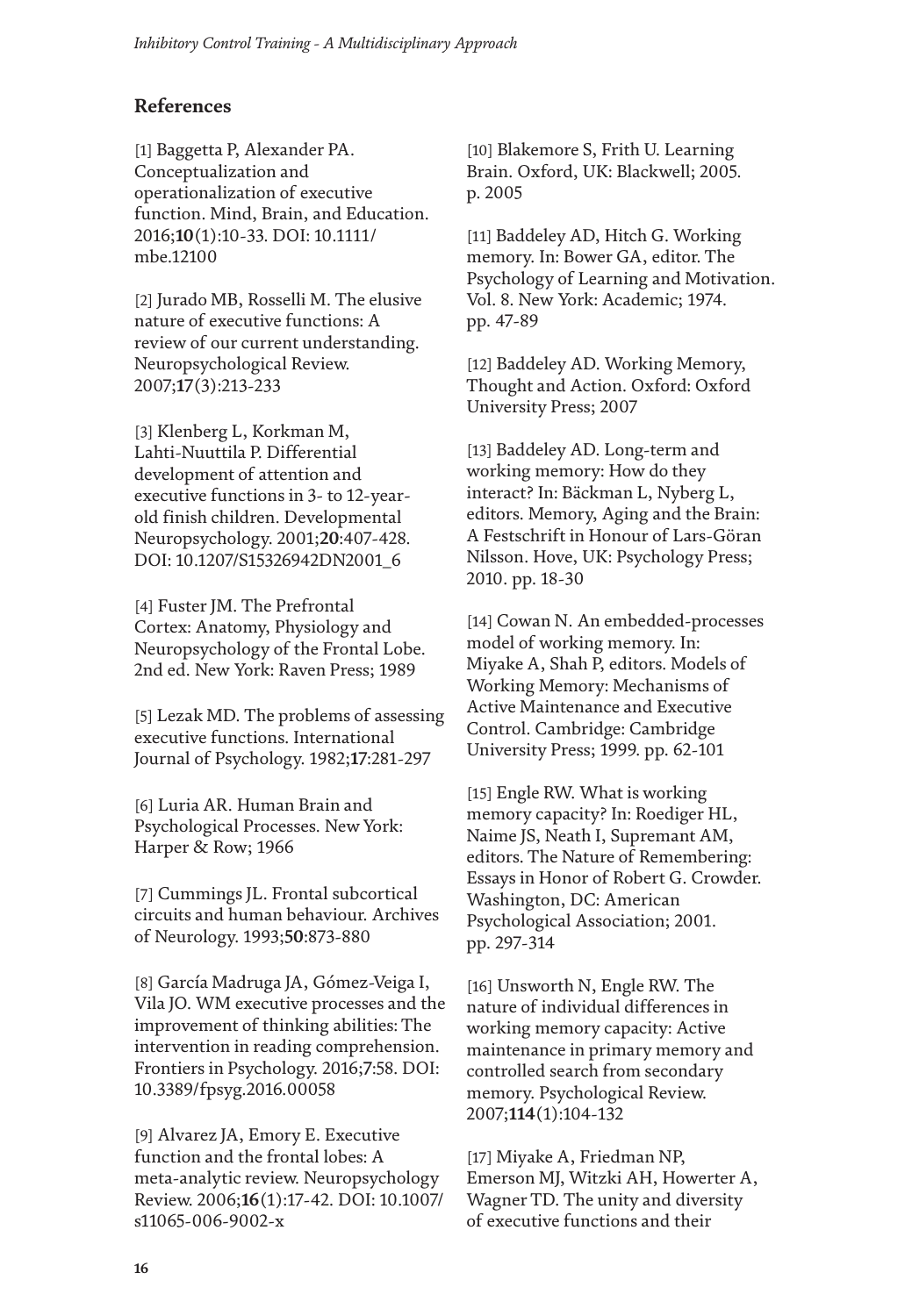contributions to complex 'frontal lobe' tasks: A latent variable analysis. Cognitive Psychology. 2000;**41**(1):49-100

<span id="page-16-0"></span>[18] Diamond A. Executive functions. Annual Review of Psychology. 2013;**64**:135-168. DOI: 10.1146/ annurev-psych-113011-143750

<span id="page-16-1"></span>[19] Johnson-Laird PNA. Taxonomy of thinking. In: Sternberg PJ, Smith EE, editors. The Psychology of Human Thought. Cambridge: Cambridge University Press; 1988

<span id="page-16-2"></span>[20] Polya G. How to Solve it?. Princeton, NJ: Princeton University Press;1945

<span id="page-16-3"></span>[21] Johnson-Laird PN, Byrne RM. Deduction. Hillsdale, NJ: Lawrence Erlbaum; 1991

<span id="page-16-4"></span>[22] Im-Bolter N, Johnson J, Pascual-Leone J. Processing limitations in children with specific language impairment: The role of executive function. Child Development. 2006;**77**:1822-1841. DOI: 10.1111/j.1467-8624.2006.00976.x

<span id="page-16-5"></span>[23] Zelazo PD, Carter A, Reznick JS, Frye D. Early development of executive function: A problem-solving framework. Review of General Psychology. 1997;**1**(2):198-226. DOI: 10.1037/1089-2680.1.2.198

<span id="page-16-6"></span>[24] Zelazo PD, Müller U, Frye D, Marcovitch S. The development of executive function in early childhood. Mono-Graphs of the Society for Research in Child Development. 2003;**68**(3):vii-137

<span id="page-16-7"></span>[25] Strobach T, Karbach J. Cognitive Training. An Overview of Features and Applications. Switzerland: Springer; 2016

<span id="page-16-8"></span>[26] Barnes JJ, Woolrich MW, Baker K, Colclough GL, Astle DE. Electrophysiological measures of resting state functional connectivity and their relationship with working memory capacity in childhood. Developmental Science. 2016;**19**(1):19-31

<span id="page-16-9"></span>[27] Morrison AB, Chein JM. Does working memory training work? The promise and challenges of enhancing cognition by training working memory. Psychological Bulletin and Review. 2011;**18**:46-60

<span id="page-16-10"></span>[28] Melby-Lervâg M, Hulme CI. Working memory training effective? A meta-analytic review. Developmental Psychology. 2013;**49**(2):270-291

<span id="page-16-11"></span>[29] Danielsson H, Zottarel V, Palmqvist L, Sanfranchi S. The effectiveness of working memory training with individuals with intellectual disabilities—A metaanalytic review. Frontiers in Psychology. 2016;**6**:1230. DOI: 10.3389/ fpsyg.2015.01230

<span id="page-16-12"></span>[30] Titz C, Karbach J. Working memory and executive functions: Effects of training on academic achievement. Psychological Research. 2014;**78**(6):852-868

<span id="page-16-13"></span>[31] Klingberg T, Fernell E, Olesen PJ, Johnson M, Gustafsson P, Dahlstrom K, et al. Computerized training of working memory in children with ADHD—A randomized, controlled trial. Journal of the American Academy of Child and Adolescent Psychiatry. 2005;**44**(2):177-186. DOI: 10.1097/00004583-200502000-00010

<span id="page-16-14"></span>[32] Klingberg T. Training and plasticity of working memory. Trends in Cognitive Sciences. 2010;**13**:317-324. DOI: 10.1016/j.tics.2010.05.002.

<span id="page-16-15"></span>[33] Melby-Lervåg M, Redick TS, Hulme C. Working memory training does not improve performance on measures of intelligence or other measures of "far transfer": Evidence from a meta-analytic review.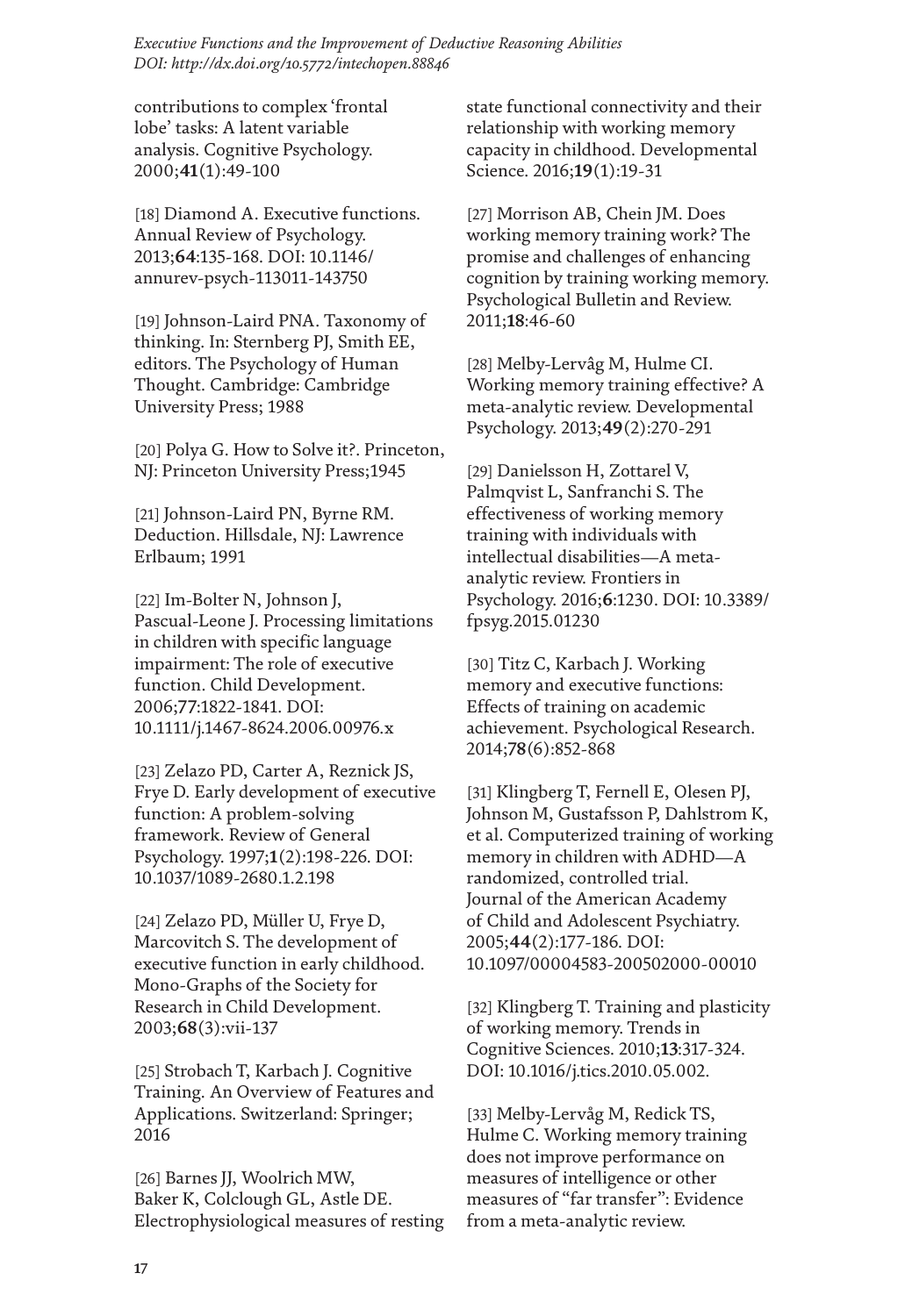Perspectives on Psychological Science. 2016;**11**(4):512-534

<span id="page-17-0"></span>[34] Soveri A, Antfolk J, Karlsson L, Salo B, Laine M. Working memory training revisited: A multi-level meta-analysis of n-back training studies. Psychonomic Bulletin Review. 2017;**24**:1077-1096

<span id="page-17-1"></span>[35] Karbach J, Unger K. Executive control training from middle childhood to adolescence. Frontiers in Psychology. 2014;**5**:390. DOI: 10.3389/ fpsyg.2014.00390

<span id="page-17-2"></span>[36] Karbach J, Verhaeghen P. Making working memory work: A metaanalysis of executive-control and working memory training in older adults. Psychological Science. 2014;**25**:2027-2203

<span id="page-17-3"></span>[37] Dunning D, Holmes J, Gathercole S. Does working memory training lead to generalized improvements in children with low working memory? A randomized controlled trial. Developmental Science. 2013;**16**(6):915-925

<span id="page-17-4"></span>[38] von Bastian CC, Oberauer K. Effects and mechanisms of working memory training: A review. Psychological Research. 2014;**78**:803-820. DOI: 10.1007/s00426-013-0524-6

<span id="page-17-5"></span>[39] Au J, Sheehan E, Tsai N, Duncan GJ, Buschkuehl M, Jaeggi SM. Improving fluid intelligence with training on working memory: A meta-analysis. Psychonomic Bulletin & Review. 2015;**22**(2):366-377. DOI: 10.3758/ s13423-014-0699-x

<span id="page-17-6"></span>[40] Chein J, Morrison A. Expanding the mind's workspace: Training and transfer effects with a complex working memory span task. Psychonomic Bulletin & Review. 2010;**17**(2):193-199. DOI: 10.3758/PBR.17.2.193

<span id="page-17-7"></span>[41] Borella E, Carretti B, Riboldi F, de Beni R. Working memory training in

older adults: Evidence of transfer and maintenance effects. Psychology and Aging. 2010;**25**(4):767-778

<span id="page-17-8"></span>[42] Maraver MJ, Bajo MT, Gomez-Ariza CJ. Training on working memory and inhibitory control in young adults. Frontiers in Human Neuroscience. 2016;**10**:588. DOI: 10.3389/fnhum.2016.00588

<span id="page-17-9"></span>[43] Sala G, Gobet F. Working memory training in typically developing children: A meta-analysis of the available evidence. Developmental Psychology. 2017;**53**(4):671-685. DOI: 10.1037/dev0000265.

<span id="page-17-10"></span>[44] Meltzer L, Pollica L, Barzillai M. Executive function in the classroom: Embedding strategy instruction into daily teaching practices. In: Meltzer L, editor. Executive Function in Education: From Theory to Practice. New York: Guilford Press; 2007. pp. 165-193

<span id="page-17-11"></span>[45] Blair C, Raver C. Closing the achievement gap through modification of neurocognitive and neuroendocrine function: Results from a cluster randomized controlled trial of an innovative approach to the education of children in kindergarter. PLoS One. 2014;**9**(11):e112393. DOI: 10.1371/ journal.pone.0112393

<span id="page-17-12"></span>[46] Swanson HL. Cognitive strategy interventions improve word problem solving and working memory in children with math disabilities. Frontiers in Psychology. 2015;**6**(1099): 1-13. DOI: 10.3389/fpsyg.2015.01099

<span id="page-17-13"></span>[47] García-Madruga JA, Elosúa MR, Gil L, Gómez-Veiga I, Vila O, et al. Reading comprehension and working memory's executive processes: An intervention study in primary school students. Reading Research Quarterly. 2013;**48**(82):155-174. DOI: 10.1002/rrq.44

<span id="page-17-14"></span>[48] Ariës RJ, Groot W, Maassen van den Brink H. Improving reasoning skills in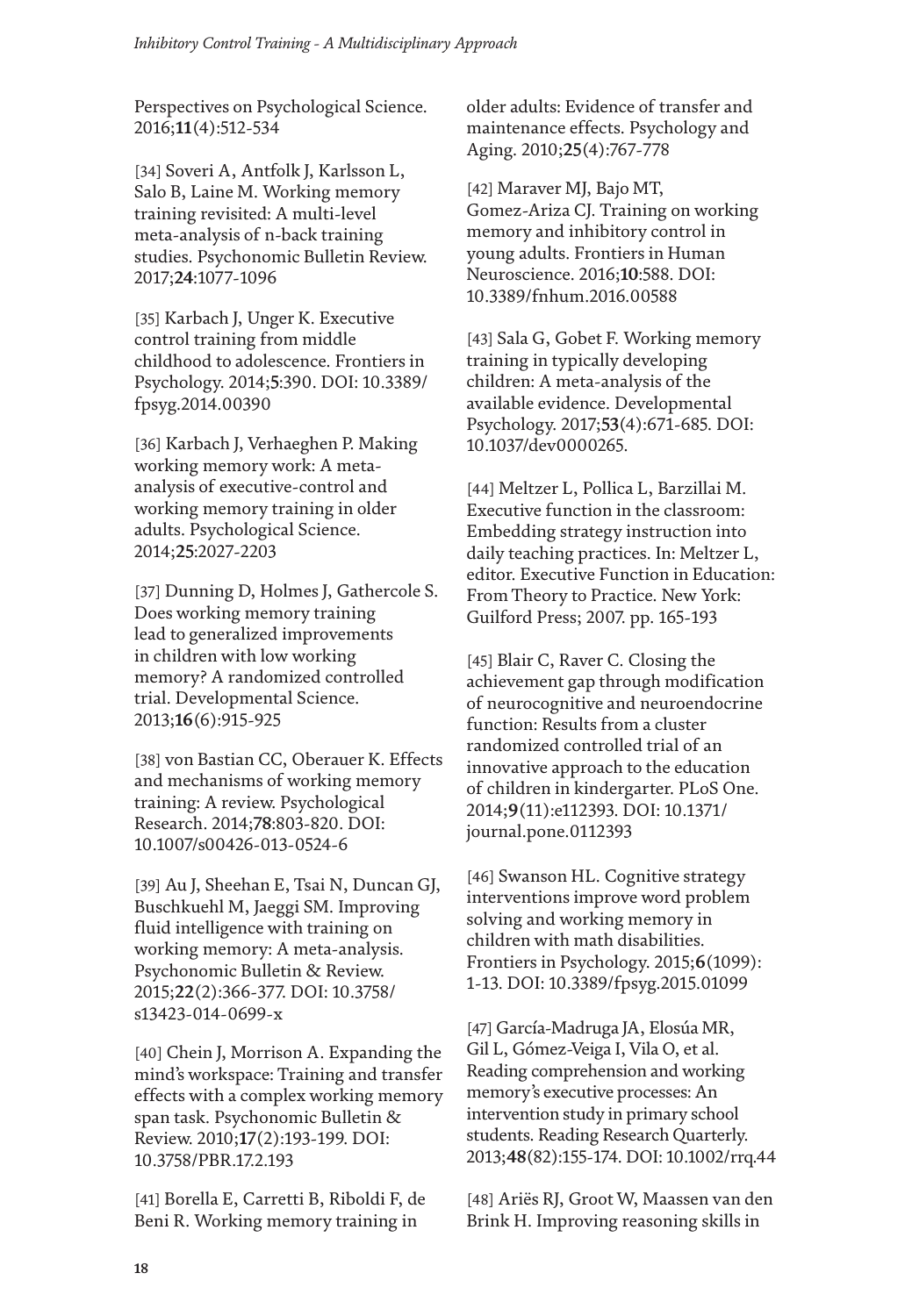secondary history education by working memory training. British Educational Research Journal. 2015;**1**(2):210-228

<span id="page-18-0"></span>[49] Sánchez-Pérez N, Castillo A, López-López JA, Pina V, Puga JL, et al. Computer-based training in math and working memory improves cognitive skills and academic achievement in primary school children: Behavioral results. Frontiers in Psychology. 2018;**8**:2327. DOI: 10.3389/ fpsyg.2017.02327

<span id="page-18-1"></span>[50] Gathercole SE, Dunning DL, Holmes J, Norris D. Working memory training involves learning new skills. Journal of Memory and Language. 2019;**105**:19-42

<span id="page-18-2"></span>[51] Moreau D, Conway ARA. The case for an ecological approach to cognitive training. Trends in Cognitive Sciences. 2014;**18**:334-336. DOI: 10.1016/j. tics.2014.03.009

<span id="page-18-3"></span>[52] Diamond A, Ling D. Conclusions about interventions, programs, and approaches for improving executive functions that appear justified and those that, despite much hype, do not. Developmental Cognitive Neuroscience. 2016;**18**:34-48

<span id="page-18-4"></span>[53] Ariës RJ, Ghysels J, Groot W, Maassen van den Brink H. Does n-back training in a school-based context improve reasoning? A literature review. TIER Working Paper Series 17/08. 2017. pp. 1-17. ISBN: 978-94-003-0124-5

<span id="page-18-5"></span>[54] Ariës RJ, Ghysels J, Groot W, Maassen van den Brink H. Combined working memory capacity and reasoning strategy training improves reasoning skills in secondary social studies education: Evidence from an experimental study. Thinking Skills and Creativity. 2016;**22**:233-246

<span id="page-18-6"></span>[55] Braine MD, O'Brien DP. The theory of mental-propositional logic: Description and illustration. In: Braine MD, O'Brien DP, editors. Mental Logic. Mahwah, NJ: Lawrence Erlbaum Associates; 1998. pp. 79-89. DOI: 10.4324/9781410603005

<span id="page-18-7"></span>[56] Rips LJ. The Psychology of Proof: Deductive Reasoning in Human Reasoning. Cambridge, MA: MIT Press; 1994. DOI: 10.5860/CHOICE.32-1231

<span id="page-18-8"></span>[57] Johnson-Laird PN. How we Reason. Oxford, UK: Oxford University Press; 2006. DOI: 10.1093/acprof: oso/9780199551330.001.0001

<span id="page-18-9"></span>[58] Evans JSBT. Dual-processing accounts of reasoning, judgment, and social cognition. Annual Review of Psychology. 2008;**59**:255- 278. DOI: 10.1146/annurev. psych.59.103006.093629

[59] Evans JSBT, Stanovich KE. Dualprocess theories of higher cognition advancing the debate. Perspectives on Psychological Science. 2013;**8**(3):223- 241. DOI: 10.1177/1745691612460685

[60] Kahneman D. Thinking, Fast and Slow. New York, NY: Farrar, Straus and Giroux; 2011. DOI: 10.1086/674372

[61] Kahneman D, Frederick S. Representativeness revisited: Attribute substitution in intuitive judgment. In: Gilovich T, Griffin D, Kahneman D, editors. Heuristics and Biases: The Psychology of Intuitive Judgment. New York, NY, US: Cambridge University Press; 2002. pp. 49-81

<span id="page-18-10"></span>[62] Sloman SA. The empirical case for two systems of reasoning. Psychological Bulletin. 1996;**119**:3-22. DOI: 10.1037/0033-2909.119.1.3

<span id="page-18-11"></span>[63] Stanovich KE, West RF, Toplak ME. The complexity of developmental predictions from dual process models. Developmental Review. 2011;**31**(2):103- 118. DOI: 10.1016/j.dr.2011.07.003

<span id="page-18-12"></span>[64] De Neys W, Glumicic T. Conflict monitoring in dual process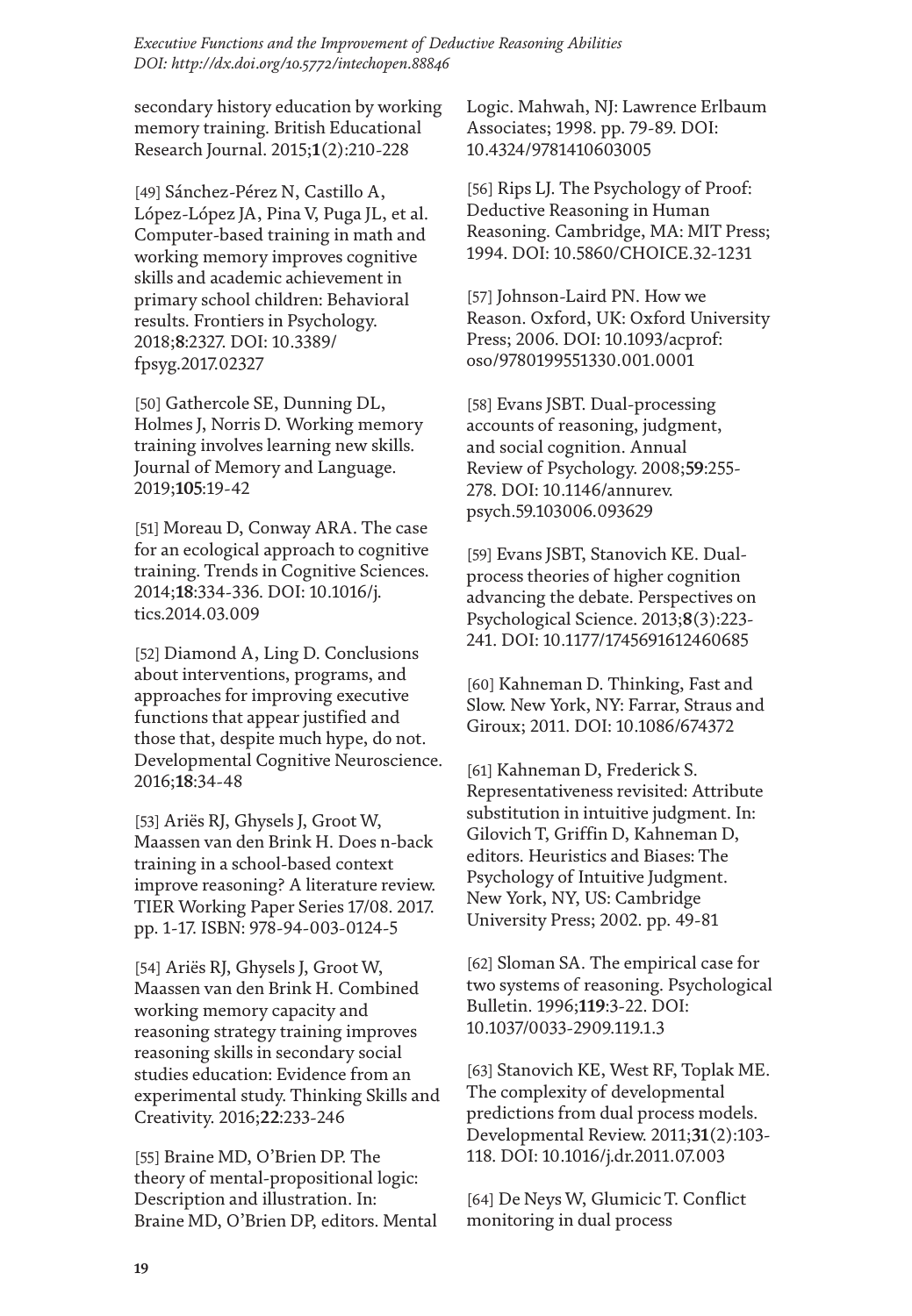theories of thinking. Cognition. 2008;**106**(3):1248-1299. DOI: 10.1016/j. cognition.2007.06.002

[65] Evans JSBT. How many dualprocess theories do we need? One, two, or many? In: Evans JSBT, Frankish K, editors. In Two Minds: Dual Processes and Beyond. Oxford, UK: Oxford University Press; 2009. pp. 33-54. DOI: 10.1093/acprof: oso/9780199230167.001.0001

<span id="page-19-0"></span>[66] Thompson VA. Dual process theories: A metacognitive perspective. In: Evans J, Frankish K, editors. In Two Minds: Dual Processes and Beyond. Oxford: Oxford University Press; 2009. pp. 171-195

<span id="page-19-1"></span>[67] García-Madruga JA, Gutiérrez F, Carriedo N, Luzón JM, Vila JO. Mental models in propositional reasoning and working memory's central executive. Thinking and Reasoning. 2007;**13**(4):370-393. DOI: 10.1080/13546780701203813

<span id="page-19-2"></span>[68] Daneman M, Carpenter P. Individual differences in working memory and reading. Journal of Verbal Learning and Verbal Behaviour. 1980;**19**:450-466

<span id="page-19-3"></span>[69] Capon A, Handley S, Dennis I. Working memory and reasoning: An individual differences perspective. Thinking and Reasoning. 2003;**9**(3):203-244. DOI: 10.1080/13546781343000222

<span id="page-19-4"></span>[70] Gilhooly KJ, Logie RH, Wynn V. Syllogistic reasoning tasks, working memory, and skill. European Journal of Cognitive Psychology. 1999;**11**(4):473-498. DOI: 10.1080/095414499382264

<span id="page-19-5"></span>[71] Thompson VA, Prowse Turner JA, Pennycook GP. Intuition, reason, and metacognition. Cognitive Psychology. 2011;**63**:107-140

<span id="page-19-6"></span>[72] Bago B, Raoelison M, De Neys W. Second-guess: Testing the specificity of error detection in the bat-andball problem. Acta Psychologica. 2019;**193**:214-228

<span id="page-19-7"></span>[73] Frederick S. Cognitive reflection and decision making. Journal of Economic Perspectives. 2005;**19**(4):25- 42. DOI: 10.1257/089533005775196732

<span id="page-19-8"></span>[74] Ackerman R, Thompson VA. Metareasoning: Monitoring and control of thinking and reasoning. Trends in Cognitive Sciences. 2017;**21**(8):607-617

<span id="page-19-9"></span>[75] Palermo S, Stanziano M, Morese R. Commentary: Anterior cingulate cortex and response conflict: Effects of frequency, inhibition and errors. Frontiers in Behavioral Neuroscience. 2018;**12**:171. DOI: 10.3389/fnbeh.2018.00171

<span id="page-19-10"></span>[76] Evans JSBT. Biases in Human Reasoning. Hove, UK: Erlbaum; 1989

<span id="page-19-11"></span>[77] Houdé O, Zago L, Mellet E, Moutier S, Pineau A, Mazoyer B, et al. Shifting from the perceptual brain to the logical brain: The neural impact of cognitive inhibition training. Journal of Cognitive Neuroscience. 2000;**12**:721-728

<span id="page-19-12"></span>[78] Houdé O, Borst G. Evidence for an inhibitory-control theory of the reasoning brain. Frontiers in Human Neuroscience. 2015;**9**:148. DOI: 10.3389/ fnhum.2015.00148

<span id="page-19-13"></span>[79] Johnson-Laird PN. The development of reasoning ability. In: Butterworth G, Bryant P, editors. Causes of Development: Interdisciplinary Perspectives. Hillsdale, NJ, US: Lawrence Erlbaum Associates, Inc.; 1990. pp. 85-110

[80] Barrouillet P, Lecas JF. Mental models in conditional reasoning and working memory. Thinking & Reasoning. 1999;**5**(4):289-302